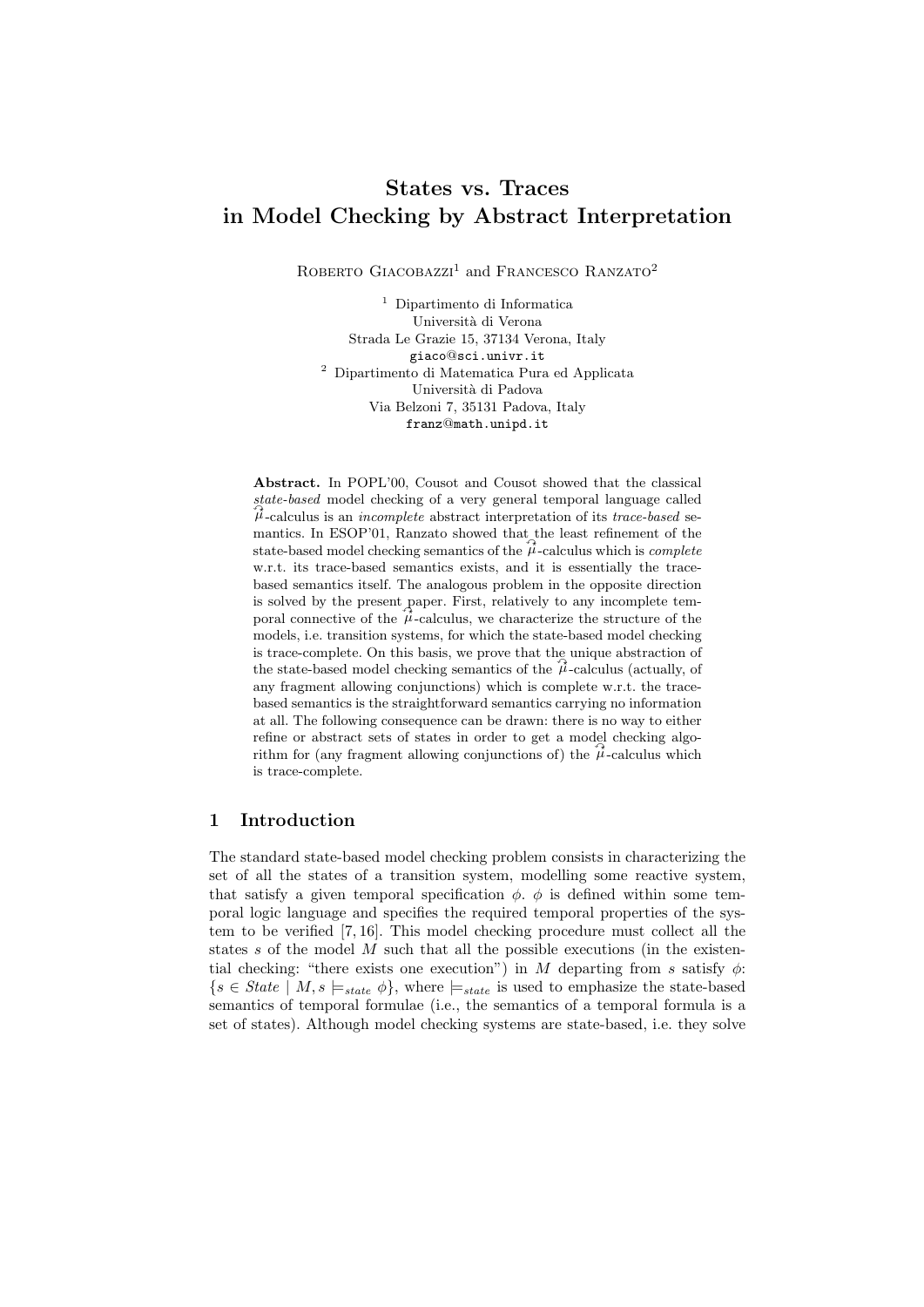the above state-based model checking problem, semantics of temporal calculi can be also naturally given in terms of sets of execution traces, i.e. sequences of states distributed along a discrete time-line. Obviously, traces are much richer than states, and, as advocated by Cousot and Cousot [11] in their approach to model checking, the natural semantics of a temporal formula should be a set of execution traces. Nevertheless, for obvious pragmatic reasons of efficiency, model-checkers handle and observe states only, i.e., they abstract away from traces observing states. This abstraction is the subject of this paper. A far more concrete model checking problem can then be formulated for traces: the semantics of a temporal formula is a set of traces, and  $M, s \models_{trace} \phi$  means that all the traces in M with present state s satisfy  $\phi$ , i.e. belong to the semantics of  $\phi$ . It should be clear that trace-based model checking is strictly more precise, but it is obviously unfeasible to design a practical model checking algorithm for system verification handling sets of traces. It is not clear however whether it is possible to find some approximation of the trace-based model checking problem which can be solved starting from the state-based model checking with no loss of precision, namely this approximate checking should be logically equivalent to the trace-based checking. More precisely, the paper answers the following question: is it possible to minimally refine or abstract the state-based semantics of a general temporal calculus so that this induces a corresponding model checking which is trace-complete, i.e. logically equivalent to the trace-based model checking? In our approach, refinements and abstractions of a semantics are intended to be expressed by standard abstract interpretation. As far as refinements are concerned, the negative answer has been given by Ranzato [17]: the only semantic refinement of the state-based semantics inducing a trace-complete model checking is the trace-based semantics itself. This paper faces with the remaining question and also in this case reports a negative answer: there exists no tracecomplete abstraction of the state-based semantics but for the trivial semantics carrying no information at all. Thus, summing up, this result shows that states are, so to say, "intrinsically trace-incomplete", since there is no way to get a trace-complete model checking by modifying by refinement or by abstraction the state-based semantics.

The Scenario. This result is formulated and shown within the Cousot and Cousot's [11] abstract interpretation approach to model checking. In POPL'00, Cousot and Cousot proposed a general framework, called temporal abstract interpretation, introducing an enhanced temporal calculus, called  $\tilde{\mu}$ -calculus and inspired by Kozen's  $\mu$ -calculus, with a trace-based semantics, and hence featuring a trace-based model checking. The state-based model checking is then specified as an abstract interpretation of the trace-based model checking. The trace-based semantics of the  $\mu^*$ -calculus is time-symmetric: this means that execution traces have potentially infinite length both in the future and in the past. This timesymmetry is not the only new feature of the  $\mu$ -calculus. The  $\mu$ -calculus also provides a tight combination of linear- and branching-time, allowing to derive classical specification languages like CTL,  $\text{CTL}^*$ , and Kozen's  $\mu$ -calculus itself, as suitable fragments.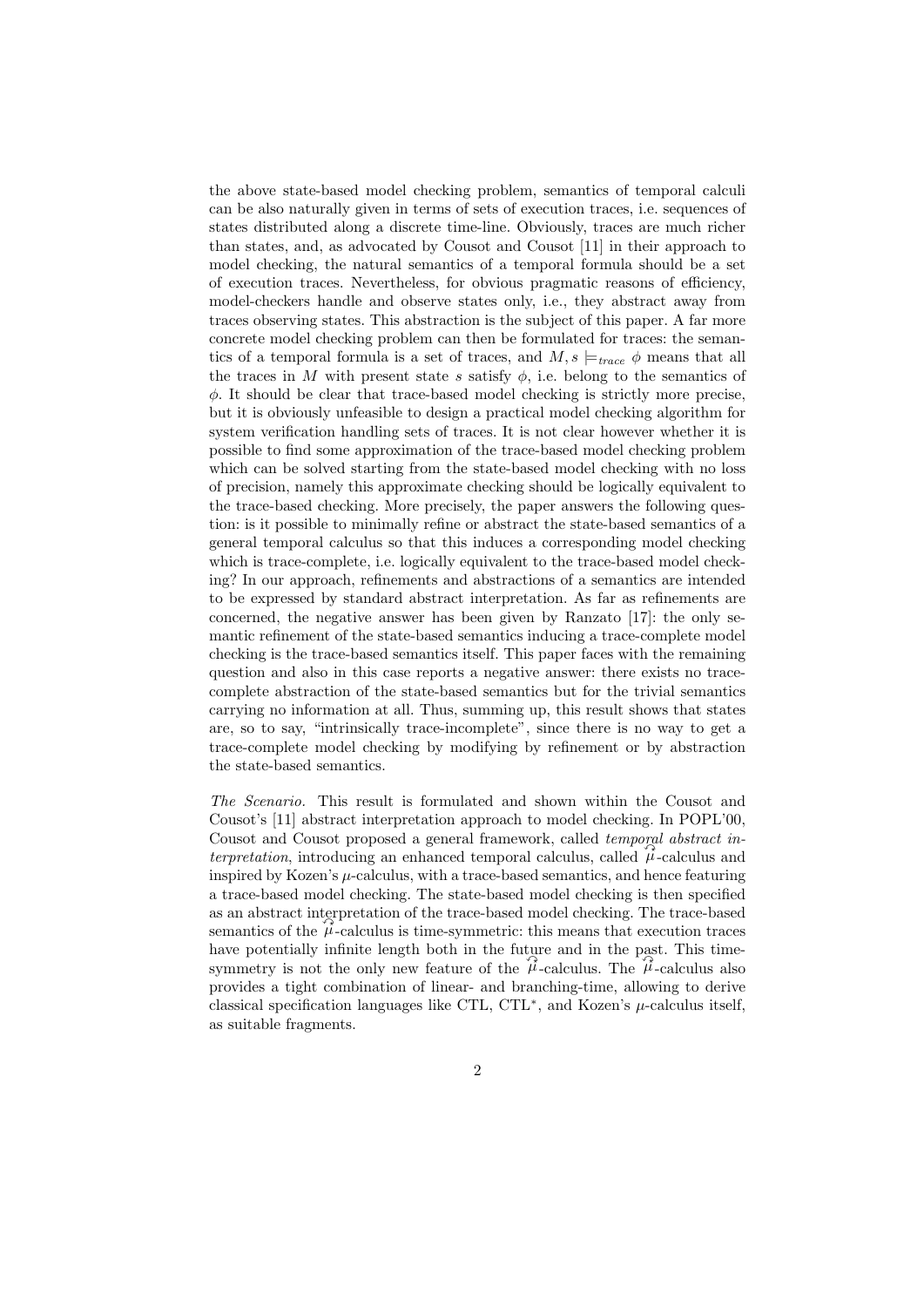One of the main achievements of Cousot and Cousot's paper [11] is that statebased model checking has been reduced to an abstract interpretation of the tracebased semantics of the  $\mu$ -calculus. The semantics  $[\![\phi]\!]^{trace}$  of a temporal specification  $\phi$  is the set of traces of a transition system M making  $\phi$  true. Coherently with the state-based model checking problem, the state-abstraction  $\alpha_M^\forall$  abstracts a set of traces  $\llbracket \phi \rrbracket^{trace}$  to the set of states of M such that any execution of M departing from s satisfies the formula  $\phi: \alpha_M^{\forall}([\![\phi]\!]^{trace}) = \{s \in State \mid M, s \models_{trace} \phi\},\$ where  $M, s \models_{trace} \phi$  means that all the traces in M with present state s are  $\lim_{\alpha} [\![\phi]\!]^{trace}$ . This abstraction  $\alpha_M^{\forall}$  induces a state-based semantics  $[\![\cdot]\!]^{state}$  for the  $\mu$ -calculus which is sound by construction with respect to the trace semantics: for any temporal formula  $\phi$ ,  $[\![\phi]\!]^{state} \subseteq \alpha^{\forall}_{M}([\![\phi]\!]^{trace})$ . As proved in [11], this inclusion may be strict, namely the state-based model checking of the  $\mu$ -calculus is trace-incomplete. This means that there exists some formula  $\phi$  and state s of the system such that  $M, s \models_{trace} \phi$  (viz.,  $s \in \alpha_M^{\forall}([\![\phi]\!]^{trace})$ ), while  $M, s \not\models_{state} \phi$ (viz.,  $s \notin [\![\phi]\!]^{state}$ ). This incompleteness means that the semantics  $[\![\cdot]\!]^{state}$  used for designing and proving preserving or even strongly preserving properties of most state-based model checking algorithms is incomplete w.r.t. traces. The same holds even for abstract model checking [5, 7, 12, 15], where the abstraction map actually is a state-abstraction and can be modeled as a further abstract interpretation step of  $\lbrack \cdot \rbrack^{state}$  [11, 14]. It is therefore important in order to understand the limits of state-based (concrete or abstract) model checking with respect to properties of traces, to investigate whether it is possible to find a semantics  $\lbrack \cdot \rbrack^?$ as a refinement or abstraction of  $[\![\cdot]\!]^{state}$  which is complete for the trace-based semantics  $\lbrack \cdot \rbrack^{trace}.$ 

The Main Result. Ranzato [17] proved that any refinement of the state-based model checking, i.e. which can be obtained by refining the abstraction  $\alpha_M^{\forall}$ , is still incomplete with respect to the trace-based semantics of the full  $\mu$ -calculus. This means that the most abstract semantics which is trace-complete and includes the state-based semantics, is the trace-based semantics itself. This shows that there is no way to enhance state-based model checking to get completeness for traces unless having traces themselves in the model. In this paper we consider the symmetrical situation: instead of refining the state-based model checking abstraction  $\alpha_M^{\forall}$ , we are interested in isolating those abstractions of  $\alpha_M^{\forall}$  which are trace-complete, namely no loss of precision is introduced in the verification by using a state-based model checker with respect to check the same property on the trace-based semantics.

The fact that completeness can be achieved not only by refining abstract domains but also by abstracting them should not be surprising. In this case the abstraction is intended to remove from the abstract domain the source of potential incompleteness in such a way that the resulting domain contains the largest amount of information in order to let completeness be achieved. Consider for instance the abstract domain  $Sign^+ = {\mathbb{Z}, [0, +\infty], [-\infty, 0], [0, 10], [0]}$ . This domain is not complete for integer multiplication: for example,  $2\times 2$  is approximated in  $Sign^+$  by [0, 10] while the abstract multiplication  $\otimes$  in  $Sign^+$  of the same expression  $[0, 10] \otimes [0, 10]$  is  $[0 + \infty]$ . However,  $Sign = \{\mathbb{Z}, [0, +\infty], [-\infty, 0], [0]\},$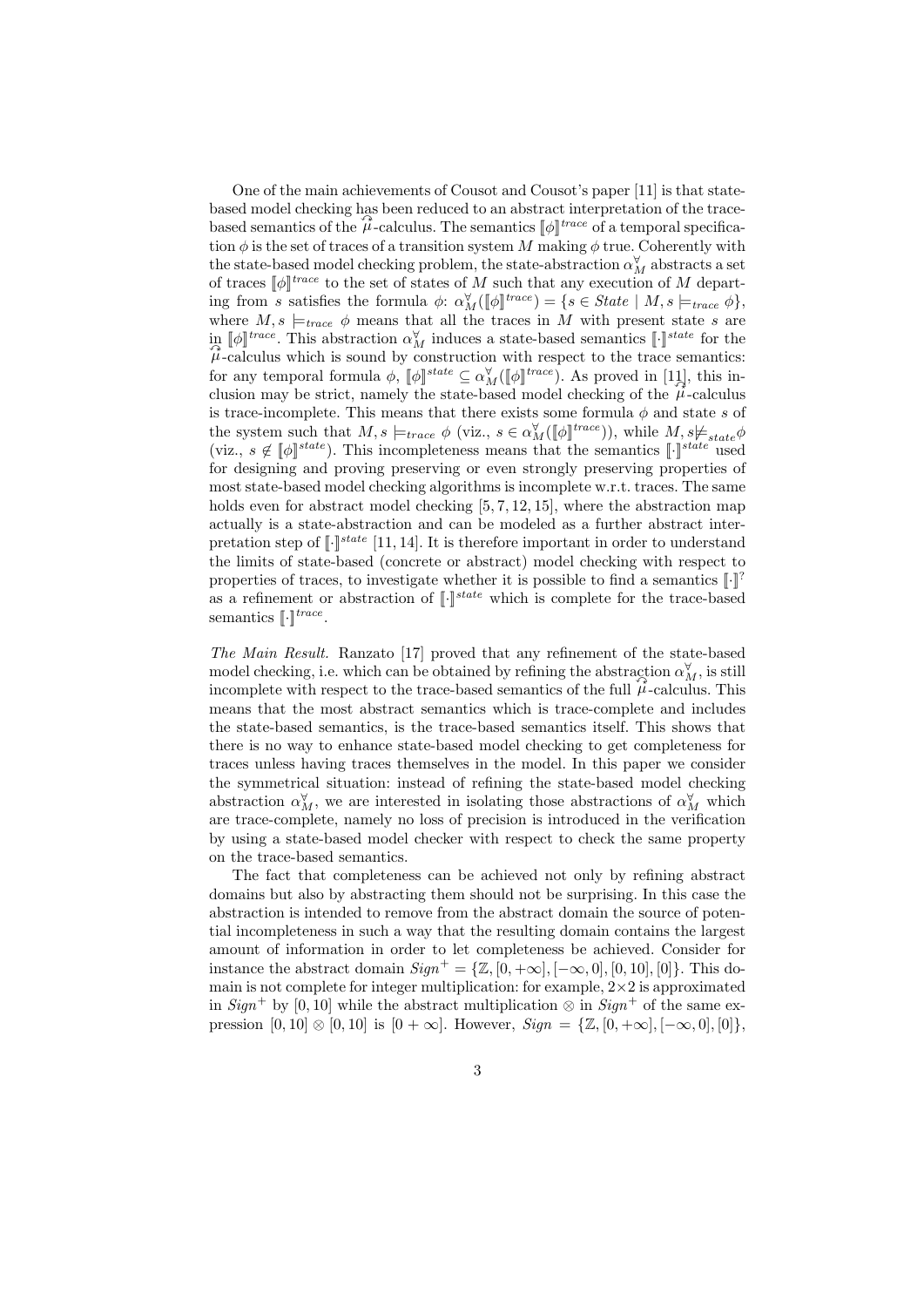which is an abstraction of  $Sign^+$ , turns out to be complete for multiplication, i.e. abstract multiplication can be performed with no loss of precision with respect to the approximation of the concrete multiplication. Sign is the most concrete domain which abstracts  $Sign^+$  and it is complete for multiplication: this is called the *core* of  $Sign^+$  (see [13] for details). The core of  $Sign^+$  removed the abstract value [0, 10], which was the unique source of incompleteness.

We first characterize the structure of transition systems for which the statebased model checking is complete for the basic modalities predecessor, timereversal, and conjunction of the  $\mu$ -calculus. In particular, conjunction turns out to be the crucial connective: in fact, the core of the state-based model checking for the conjunction is the straightforward abstraction of states carrying no information at all. On the basis of this fact, we prove that, for any fragment of the  $\mu$ -calculus allowing arbitrary conjunctions, the straightforward abstraction is the unique abstraction of the state-based model checking which induces a corresponding model checking which is complete for the trace-based semantics. This result, together with the one proved by Ranzato [17], shows that there is no way to get a complete approximation of the trace-based semantics by either refining or approximating the state-based model checking, emphasizing the intrinsic limits of the precision of state-based model checking with respect to the trace-based semantics of the  $\mu^2$ -calculus. This proves that state-based model checking cannot be used as an economic way to prove properties of traces in a complete way. In particular, since abstract model checking can be viewed as abstract interpretation of  $\lceil \cdot \rceil^{state}$  (cf. [11]), this also implies that there is no abstraction  $\alpha$  of states (unless it is the straightforward abstraction) such that no loss of precision occurs by considering the abstract model checking  $\lbrack \cdot \rbrack^{a(state)}$  with respect to  $\alpha(\lbrack \cdot \rbrack^{trace}).$ Otherwise stated, any abstract model checking is intrinsically incomplete with respect to the trace-based semantics of the  $\mu$ -calculus.

## 2 Abstract interpretation and model checking

# 2.1 Abstract interpretation basics

The structure  $\langle u\text{co}(C), \sqsubseteq, \sqcup, \sqcap, \lambda x.\top, \lambda x.x \rangle$  denotes the complete lattice of closure operators on a complete lattice  $\langle C, \leq, \vee, \wedge, \top, \bot \rangle$ , where  $\rho \sqsubseteq \eta$  iff  $\forall x \in$ C.  $\rho(x) \leq \eta(x)$ . Throughout the paper, for any  $\rho \in \text{uco}(C)$ , we follow a standard notation by denoting the image  $\rho(C)$  simply by  $\rho$  itself: This does not give rise to ambiguity, since one can readily distinguish the use of  $\rho$  as function or set according to the context. Let us recall that (i) each closure  $\rho \in \text{uco}(C)$  is uniquely determined by the set of its fix-points, which coincides with its image, i.e.  $\rho = \{x \in C \mid \rho(x) = x\}$  and (ii)  $\rho \sqsubseteq \eta$  iff  $\eta \subseteq \rho$ .

Within the standard Cousot and Cousot framework, abstract domains can be equivalently specified either by Galois connections/insertions (GCs/GIs) or by closure operators [10]. In the first case, concrete and abstract domains  $C$  and  $A$ for simplicity, these are assumed to be complete lattices — are related by a pair of adjoint functions  $\alpha: C \to A$  and  $\gamma: A \to C$ , compactly denoted by  $(\alpha, C, A, \gamma)$ , and therefore C and A may consist of objects having different representations.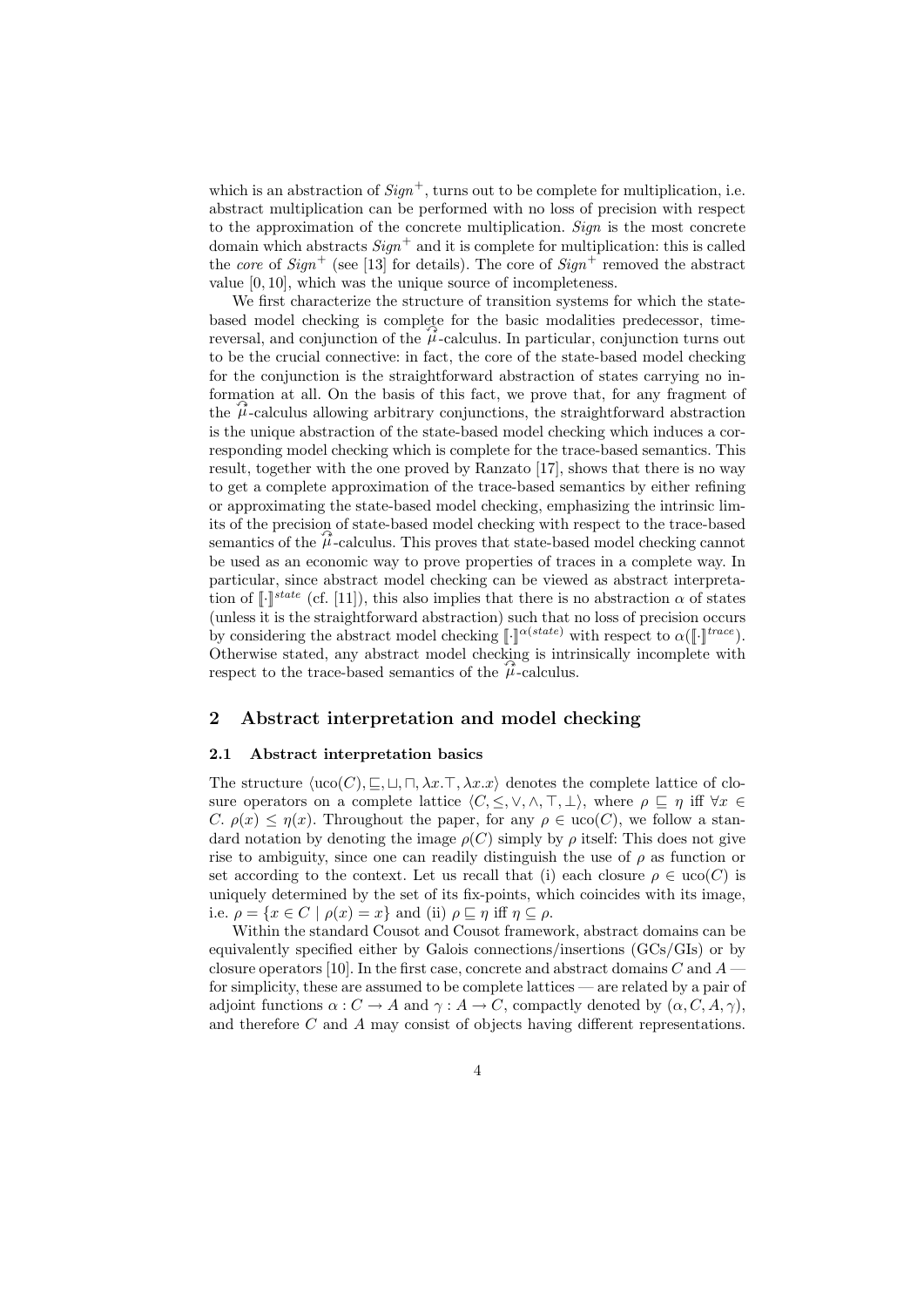In the second case, instead, an abstract domain is specified as a closure operator on the concrete domain  $C$  (this closure could be also given by means of its set of fix-points). Given a concrete domain  $C$ , we will identify  $uco(C)$  with the socalled complete lattice  $\mathcal{L}_C$  of abstract interpretations of C (cf. [9, Section 7] and [10, Section 8]). The ordering on  $uco(C)$  corresponds precisely to the standard order used in abstract interpretation to compare abstract domains with regard to their precision:  $A_1$  is more precise (or concrete) than  $A_2$  iff  $A_1 \subseteq A_2$  in uco(C). Thus, lub's  $\Box$  and glb's  $\Box$  on  $\mathcal{L}_C$  give, respectively, the most precise abstraction and the most abstract concretization of a family of abstract domains.

Complete Abstract Interpretations. Let us succinctly recall the basic notions concerning completeness in abstract interpretation. Let  $f: C \to C$  be a monotone or antitone concrete semantic function<sup>1</sup> occurring in some complex semantic specification, and let  $f^{\sharp}: A \to A$  be a corresponding abstract function, where  $A \in \mathcal{L}_C$ . Then,  $\langle A, f^{\sharp} \rangle$  is a sound abstract interpretation — or  $f^{\sharp}$  is a correct approximation of f relatively to  $A$  — when  $\forall c \in C$ .  $\alpha(f(c)) \leq_A f^{\sharp}(\alpha(c))$ . On the other hand,  $\langle A, f^{\sharp} \rangle$  is complete when equality holds, i.e.  $\alpha \circ f = f^{\sharp} \circ \alpha$ . Thus, completeness means that abstract computations accumulate no loss of information.

Any abstract domain  $A \in \mathcal{L}_C$  induces the so-called canonical best correct approximation  $f^A : A \to A$  of  $f : C \to C$ , defined by  $f^A \stackrel{\text{def}}{=} \alpha \circ f \circ \gamma$ . This terminology is justified by the fact that any  $f^{\sharp}: A \to A$  is a correct approximation of f iff  $f^A \subseteq f^{\sharp}$ . Consequently, any abstract domain always induces an (automatically) sound abstract interpretation. However, not all abstract domains induce a complete abstract interpretation. It turns out that whenever a complete abstract function exists then this actually is the best correct approximation. This therefore means that completeness for an abstract function is a property which depends on the underlying abstract domain only. Thus, for abstract domains specified by closure operators, an abstract domain  $\rho \in \mathcal{L}_C$  is defined to be complete for f if  $\rho \circ f = \rho \circ f \circ \rho$ . More in general, this definition of completeness can be naturally extended to a set  $F$  of semantic functions by requiring completeness for each  $f \in F$ . Throughout the paper, we will adopt the following notation:  $\Gamma(C, f) \stackrel{\text{def}}{=} \{ \rho \in \mathcal{L}_C \mid \rho \text{ is complete for } f \}.$  Hence, for a set  $F, \Gamma(C, F) = \cap_{f \in F} \Gamma(C, f).$ 

#### 2.2 Temporal abstract interpretation

Let us recall the basic notions and definitions of Cousot and Cousot's [11] abstract interpretation-based approach to model checking. S is a given, possibly infinite, set of states. Discrete time is modeled by the whole set of integers and therefore paths of states are time-symmetric, in particular are infinite also in the past. Thus,  $\mathbb{P} \stackrel{\text{def}}{=} \mathbb{Z} \to \mathbb{S}$  is the set of paths (an execution path with an initial state s can then be encoded by repeating forever in the past the state s). Of course,

<sup>1</sup> For simplicity, we consider unary functions with the same domain and co-domain, since the extension to the general case is conceptually straightforward.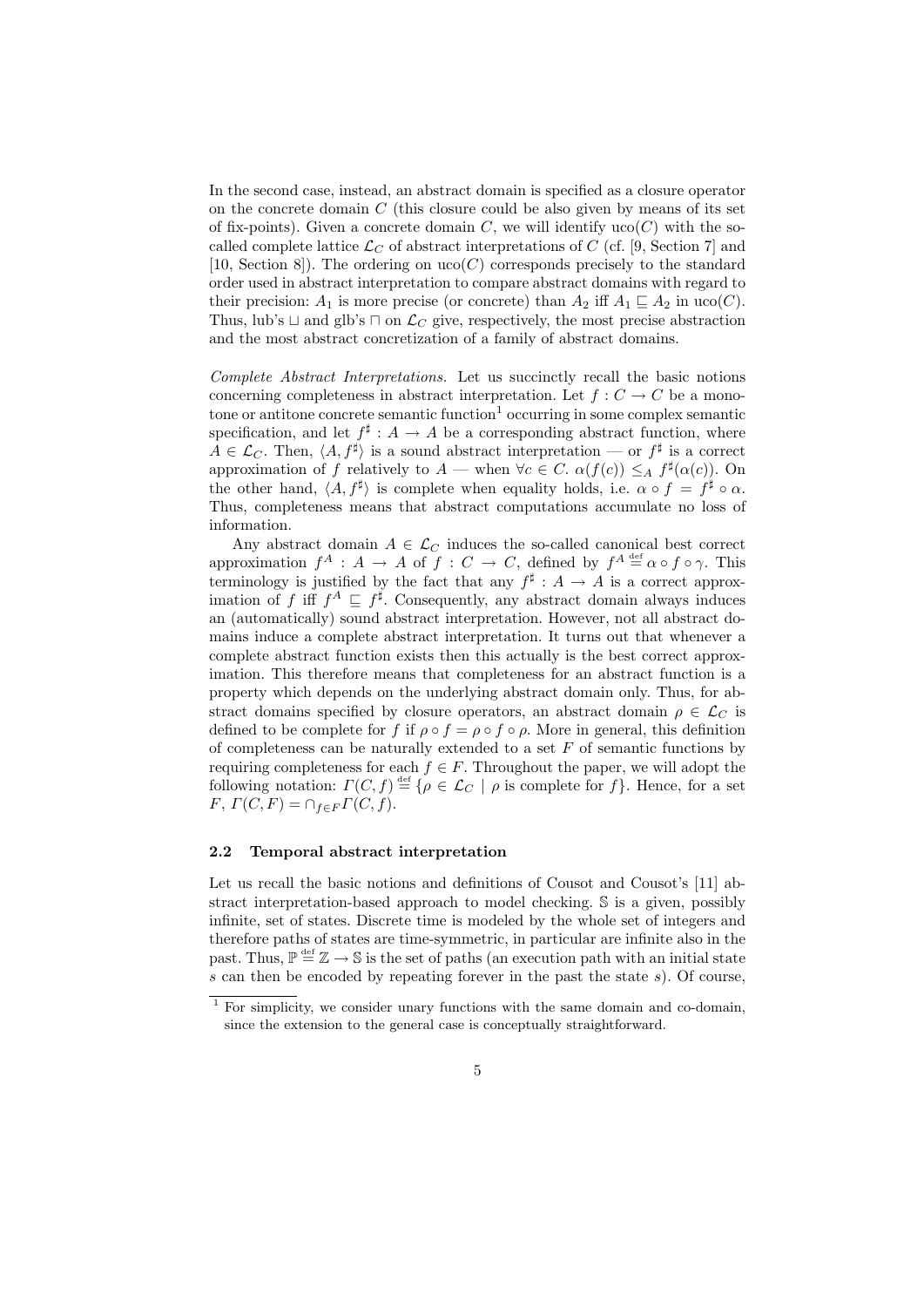traces keep track of the present time, and hence  $\mathbb{T} \stackrel{\text{def}}{=} \mathbb{Z} \times \mathbb{P}$  is the set of traces. A (temporal) model is simply a set of traces:  $M \stackrel{\text{def}}{=} \varphi(\mathbb{T})$  is the set of temporal models. The semantics of a temporal logical formula  $\phi$  will be a temporal model, that will be the set of all and only those traces making  $\phi$  true.

Models to check will be generated by transition systems, encoding some reactive system. The transition relation  $\rightarrow \subseteq \mathbb{S} \times \mathbb{S}$  is assumed to be total, i.e.,  $\forall s \in \mathbb{S} \exists s' \in \mathbb{S}. s \rightarrow s'$  and  $\forall s' \in \mathbb{S}. \exists s \in \mathbb{S}. s \rightarrow s'$ . This is not restrictive, since any transition relation can be lifted to a total transition relation simply by adding transitions  $s \rightarrow s$  for any state s which is not reachable or which cannot reach any state. The model generated by the transition system  $\langle \mathbb{S}, \rightarrow \rangle$  is therefore defined as  $\mathcal{M}_{\rightarrow} \stackrel{\text{def}}{=} \{ \langle i, \sigma \rangle \in \mathbb{T} \mid i \in \mathbb{Z}, \forall k \in \mathbb{Z}.\ \sigma_k \rightarrow \sigma_{k+1} \}.$ 

 $m \rightarrow -\chi \nu, \sigma \equiv \mu + i \epsilon \omega, \quad \nu \kappa \equiv \omega, \quad \nu \kappa \rightarrow \nu \kappa + i \gamma.$ <br>The reversible  $\mu$ -calculus has been introduced by Cousot and Cousot [11] as a generalization of Kozen's  $\mu$ -calculus, provided with a trace-based semantics. Throughout the paper, X will denote an infinite set of logical variables.

**Definition 2.1** ([11, Definition 13]). Formulae  $\phi$  of the reversible  $\widehat{\vec{\mu}}$ -calculus are inductively defined as follows:

$$
\phi ::= \boldsymbol{\sigma}_S \mid \boldsymbol{\pi}_t \mid X \mid \oplus \phi \mid \phi^{\wedge} \mid \phi_1 \vee \phi_2 \mid \neg \phi \mid \boldsymbol{\mu} X. \phi \mid \boldsymbol{\nu} X. \phi \mid \forall \phi_1 : \phi_2
$$

where the quantifications are as follows:  $S \in \wp(\mathbb{S}), t \in \wp(\mathbb{S} \times \mathbb{S})$ , and  $X \in \mathbb{X}$ .  $\mathfrak{L}_{\widehat{\mu}}$  denotes the set of  $\widehat{\mu}$ -calculus formulae.

The intuition is that a closed formula  $\phi$  is interpreted as the set of traces The intuition is that a closed formula  $\varphi$  is interpreted as the set of traces<br>which make  $\phi$  true. The trace-based semantics for the  $\hat{\mu}$ -calculus goes as follows.

**Definition 2.2** ([11, Definition 13]).  $\mathbb{E} \stackrel{\text{def}}{=} \mathbb{X} \to \mathbb{M}$  is the set of environments over X. Given  $\xi \in \mathbb{E}, X \in \mathbb{X}$  and  $N \in \mathbb{M}, \xi[X/N] \in \mathbb{E}$  is defined to be the environment acting as  $\xi$  in  $\mathbb{X} \setminus \{X\}$  and mapping X to N. The  $\hat{\mu}$ -calculus semantics  $[\![\cdot]\!] : \mathfrak{L}_{\widehat{\mu}} \to \mathbb{E} \to \mathbb{M}$  is inductively and partially (because least or greatest fix-points could not exist) defined as follows:

| $[\![\sigma_S]\!] \xi \stackrel{\text{def}}{=} \sigma_{\{  S  \}}$                                         | $[\![\phi_1 \vee \phi_2]\!] \xi \stackrel{\text{def}}{=} [\![\phi_1]\!] \xi \cup [\![\phi_2]\!] \xi$                                                                                                           |
|------------------------------------------------------------------------------------------------------------|----------------------------------------------------------------------------------------------------------------------------------------------------------------------------------------------------------------|
| $[\![\boldsymbol{\pi}_t]\!] \xi \stackrel{\text{def}}{=} \boldsymbol{\pi}_{\{ \mid t \}}$                  | $[\neg \phi] \xi \stackrel{\text{def}}{=} \neg (\llbracket \phi \rrbracket \xi)$                                                                                                                               |
| $\llbracket X \rrbracket \xi \stackrel{\text{def}}{=} \xi(X)$                                              | $[\![\mu X.\phi]\!] \xi \stackrel{\text{def}}{=} \mathit{lfp}(\lambda N \in \mathbb{M}. [\![\phi]\!] \xi[X/N])$                                                                                                |
| $\llbracket \oplus \phi \rrbracket \xi \stackrel{\text{def}}{=} \oplus (\llbracket \phi \rrbracket \xi)$   | $[\![\boldsymbol{\nu} \boldsymbol{X}.\boldsymbol{\phi}]\!] \boldsymbol{\xi} \stackrel{\text{def}}{=} gfp(\lambda \boldsymbol{N} \in \mathbb{M}. [\![\boldsymbol{\phi}]\!] \boldsymbol{\xi}[\boldsymbol{X}/N])$ |
| $\llbracket \phi^\frown \rrbracket \xi \stackrel{\text{def}}{=} \bigcirc (\llbracket \phi \rrbracket \xi)$ | $[\![\forall \phi_1 : \phi_2]\!] \xi \stackrel{\text{def}}{=} \forall (\llbracket \phi_1 \rrbracket \xi, [\![\phi_2]\!] \xi),$                                                                                 |

where the corresponding temporal model transformers are defined as follows:

- For any  $S \in \wp(\mathbb{S}), \sigma_{\{S\}} \stackrel{\text{def}}{=} {\{\langle i, \sigma \rangle \in \mathbb{T} \mid \sigma_i \in S\}} \in \mathbb{M}$  is the S-state model, i.e., the set of traces whose current state is in S.
- For any  $t \in \wp(\mathbb{S} \times \mathbb{S}), \pi_{\|\hat{t}\|} \stackrel{\text{def}}{=} {\{(i, \sigma) \in \mathbb{T} \mid (\sigma_i, \sigma_{i+1}) \in t\}} \in \mathbb{M}$  is the ttransition model, i.e., the set of traces whose next step is a t-transition.
- $\oplus : \mathbb{M} \to \mathbb{M}$  is the predecessor transformer:  $\bigoplus(X) \stackrel{\text{def}}{=} \{ \langle i-1, \sigma \rangle \in \mathbb{T} \mid \langle i, \sigma \rangle \in X \} = \{ \langle i, \sigma \rangle \in \mathbb{T} \mid \langle i+1, \sigma \rangle \in X \}.$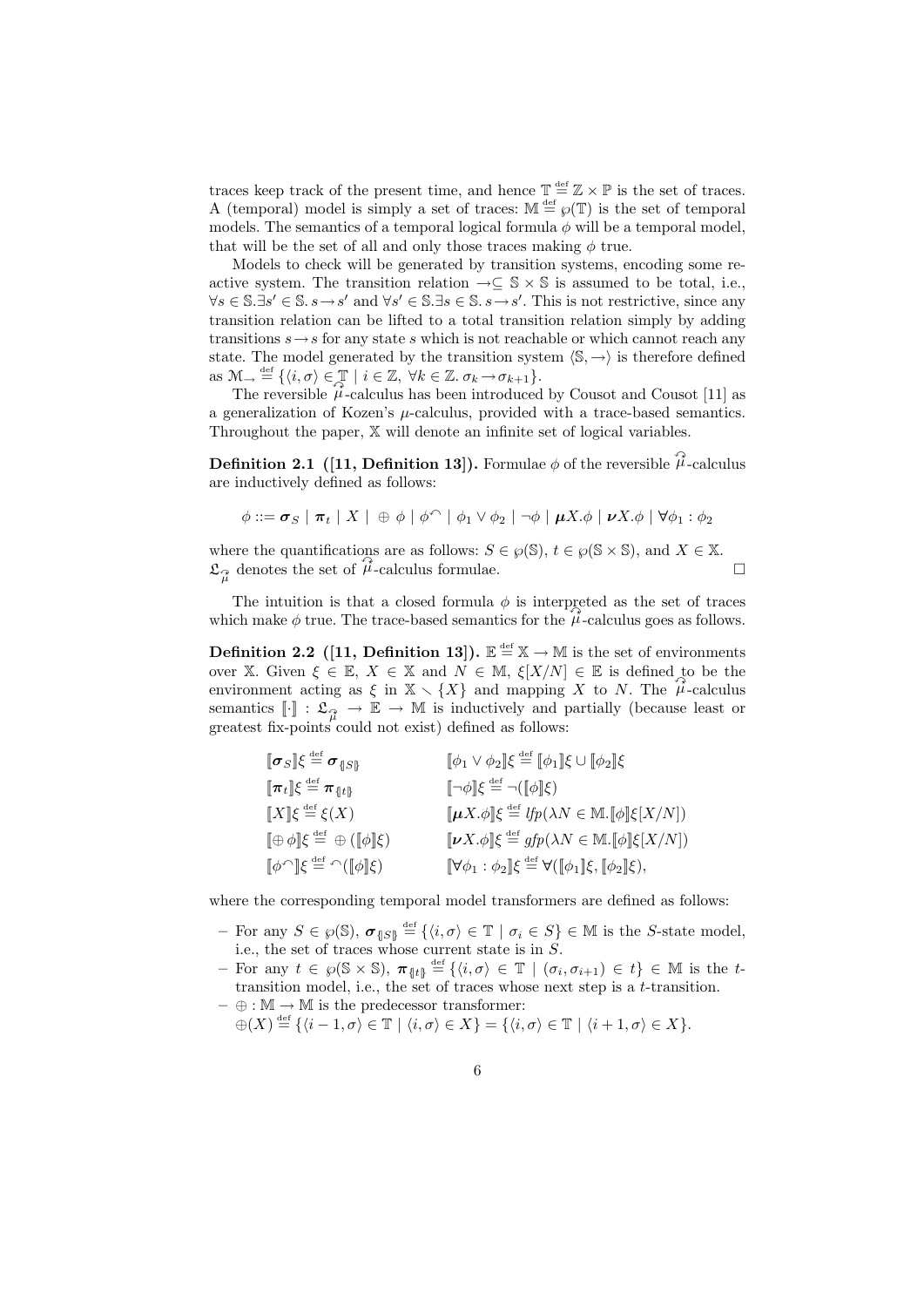- $\curvearrowright$  :  $\mathbb{M} \to \mathbb{M}$  is the reversal transformer:
- $\bigcap (X) \stackrel{\text{def}}{=} \{ \langle -i, \lambda k. \sigma_{-k} \rangle \in \mathbb{T} \mid \langle i, \sigma \rangle \in X \}.$
- $\neg : \mathbb{M} \to \mathbb{M}$  is the complement transformer:
- $\neg X \stackrel{\text{def}}{=} \mathbb{M} \setminus X.$
- Given s ∈ S, (·)<sup>↓</sup><sup>s</sup> : M → M is the state projection operator:  $X_{\downarrow s} \stackrel{\text{def}}{=} \{ \langle i, \sigma \rangle \in X \mid \sigma_i = s \}.$
- $\forall : \mathbb{M} \times \mathbb{M} \to \mathbb{M}$  is the universal state closure transformer:  $\forall (X,Y) \stackrel{\text{def}}{=} \{ \langle i,\sigma \rangle \in X \mid X_{\downarrow \sigma_i} \subseteq Y \}.$

The successor operator  $\ominus$  on traces can be dually defined as follows:

$$
\ominus(X) \stackrel{\text{def}}{=} \{ \langle i+1, \sigma \rangle \in \mathbb{T} \mid \langle i, \sigma \rangle \in X \} = \{ \langle i, \sigma \rangle \in \mathbb{T} \mid \langle i-1, \sigma \rangle \in X \}.
$$

Within this trace-based framework the model checking problem is easily formulated as follows. A closed temporal specification  $\phi \in \mathcal{L}_{\hat{\mu}}$  is identified by its semantics, namely by the temporal model  $[\![\phi]\!] \varnothing \in \mathbb{M}$ . Thus, the universal model checking of a system  $M_{\rightarrow}$  against a specification  $\phi$  amounts to check whether  $\mathcal{M}_{\rightarrow} \subseteq \llbracket \phi \rrbracket \varnothing$ . Dually, in the *existential model checking* the goal is that of checking whether  $\llbracket \phi \rrbracket \varnothing \cap \mathcal{M} \rightarrow \varnothing$ .

## 2.3 State-based model checking abstractions

The classical state-based model checking can be formulated as an abstract interpretation, roughly abstracting traces to states.

Universal Checking Abstraction. Given a model (to check)  $M \in \mathbb{M}$ , the universal checking abstraction map  $\alpha_M^{\forall}$  : M  $\rightarrow \varphi(S)$  abstracts a trace-interpreted temporal specification  $\phi \in \mathbb{M}$  to the set of possible (present) states s of M which universally satisfy  $\phi$ , that is, such that if the present state of M is s then  $\phi$  holds. The intuition is that  $\alpha_M^{\forall}(\phi)$  encodes a standard state-based interpretation like  $\{s \in \mathbb{S} \mid M, s \models \phi\}.$  The universal checking abstraction is therefore encoded by the following definition [11, Definition 45]:

$$
\alpha_M^{\forall}(\phi) \stackrel{\text{def}}{=} \{ s \in \mathbb{S} \mid M_{\downarrow s} \subseteq \phi \}.
$$

Following the terminology by Müller-Olm et al.  $[16]$ : (i) the state-based global model checking problem of determining the set of present states in  $M$  that satisfy  $\phi$  simply amounts to determining  $\alpha_M^{\forall}(\phi)$ , and (ii) the state-based local model checking problem of checking if a given state s in M satisfies  $\phi$  amounts to checking whether  $s \in \alpha_M^{\forall}(\phi)$ .

In this case, the superset relation between states provides the notion of approximation. Actually,  $\alpha_M^{\forall}$  gives rise to an adjunction between  $\langle M, \supseteq \rangle$  and  $\langle \wp(\mathbb{S}), \supseteq \rangle$ , and, together with its adjoint  $\gamma_M^{\forall}$ , induces the following closure operator on models.

**Definition 2.3.** The universal checking closure relative to a model  $M \in \mathbb{M}$  is  $\rho_M^{\forall} \stackrel{\text{def}}{=} \gamma_M^{\forall} \circ \alpha_M^{\forall} \in \text{uco}(\langle \mathbb{M}, \supseteq \rangle)$  defined by  $\rho_M^{\forall} = \lambda X.\{\langle i, \sigma \rangle \in M \mid M_{\downarrow \sigma_i} \subseteq X\}.$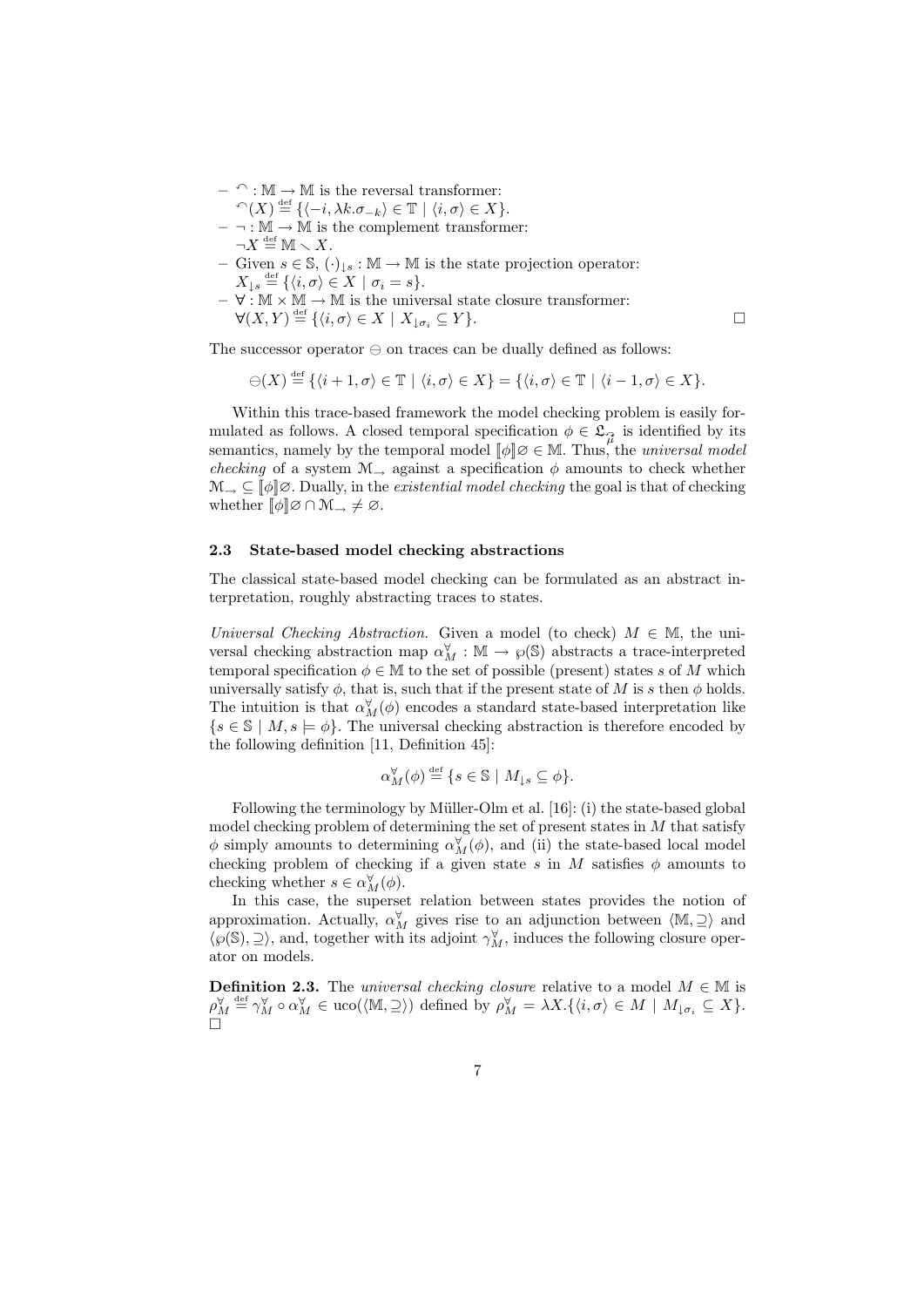The intuition is that  $\rho_M^{\forall}(X)$  throws away from X all those traces  $\langle i, \sigma \rangle$  either which are not in  $M$  — these traces "do not matter", since  $\alpha_M^{\forall}(\neg M) = \varnothing$  — or which are in M but whose present state  $\sigma_i$  does not universally satisfy X.

Existential Checking Abstraction. Dually, the existential checking abstraction map  $\alpha_M^{\exists}$ : M  $\rightarrow \mathcal{P}(\mathbb{S})$  abstracts a given trace-interpreted temporal specification  $\phi \in \mathbb{M}$  to the set of possible (present) states s of the model M which existentially satisfy  $\phi$ , that is, for which there exists at least a trace of M which satisfies  $\phi$  and whose present state is s. This leads to the following definition [11, Definition 49]:

$$
\alpha_M^{\exists}(\phi) \stackrel{\text{def}}{=} \{ s \in \mathbb{S} \mid M_{\downarrow s} \cap \phi \neq \varnothing \}.
$$

It can be roughly said that the existential checking abstraction is useful for checking so-called safety properties of reactive systems, i.e., "bad things do not happen during executions". In fact, the subset relation formalizes the notion of approximation: if  $\alpha_M^{\exists}(\phi) \subseteq S$  then each  $s \notin S$  is such that if M is in state s then  $\phi$  surely does not hold, and therefore any  $T \supseteq S$  has to be understood as less precise than S. It turns out that  $\alpha_M^{\exists}$  gives rise to an adjunction between  $\langle \mathbb{M}, \subseteq \rangle$ and  $\langle \varphi(\mathbb{S}), \subseteq \rangle$ , and hence to the following closure  $(\gamma_M^{\exists}$  is the adjoint map).

**Definition 2.4.** The *existential checking closure* relative to a model  $M \in \mathbb{M}$  is  $\rho_M^{\exists} \stackrel{\text{def}}{=} \gamma_M^{\exists} \circ \alpha_M^{\exists} \in \text{uco}(\langle \mathbb{M}, \subseteq \rangle)$  defined by  $\rho_M^{\exists} = \lambda X. \{ \langle i, \sigma \rangle \in \mathbb{T} \mid \langle i, \sigma \rangle \in M \Rightarrow$  $M_{\downarrow \sigma_i} \cap X \neq \emptyset$  =  $\lambda X.\{\langle i, \sigma \rangle \in M \mid M_{\downarrow \sigma_i} \cap X \neq \emptyset\} \cup \neg M.$ 

Here, the intuition is that  $\rho_M^{\exists}$  adds to X any trace which is not in M – these can be considered meaningless as far as the existential checking of M is concerned, since  $\alpha_M^{\exists}(\neg M) = \varnothing$  — and any trace in M whose present state existentially satisfies X.

State-Based (Abstract) Semantics. Given a total transition system  $\langle \mathbb{S}, \rightarrow \rangle$  and its associated model  $\mathcal{M}_{\rightarrow}$ , the classical state-based semantics on  $\wp(\mathbb{S})$  of a temporal formula is calculationally designed as the abstract semantics induced by the model checking abstractions seen above. This is an instance of the standard abstract interpretation methodology (as recalled in general terms by Cousot and Cousot in [11, Section 8]): basically, this amounts to abstract any model transformer of Definition 2.2 by the corresponding best correct approximation induced by the checking abstraction. For example, the predecessor transformer  $\oplus: \mathbb{M} \to \mathbb{M}$  is abstracted to  $\alpha_{\mathcal{M}_\rightarrow}^{\forall} \circ \oplus \circ \gamma_{\mathcal{M}_\rightarrow}^{\forall} : \wp(\mathbb{S}) \to \wp(\mathbb{S}).$ 

The general scenario is as follows.  $\mathbb{E}^s \stackrel{\text{def}}{=} \mathbb{X} \to \wp(\mathbb{S})$  is the set of state environments. The checking abstractions  $\alpha_M^{\forall}$  and  $\alpha_M^{\exists}$  are extended pointwise to environments:  $\alpha_M^{\forall}$ ,  $\alpha_M^{\exists} : \mathbb{E} \to \mathbb{E}^s$ , where, e.g.,  $\alpha_M^{\forall}(\xi) \stackrel{\text{def}}{=} \lambda X \in \mathbb{X}.\alpha_M^{\forall}(\xi(X))$ . The process of abstraction then compositionally leads to the following abstract state-based semantics for the  $\mu$ -calculus:  $[\![\cdot]\!]^\forall$ ,  $[\![\cdot]\!]^\exists$  :  $\mathfrak{L}_{\widehat{\mu}} \to \mathbb{E}^s \to \wp(\mathbb{S})$ . These are inductively defined as one expects, following the lines of Definition 2.2. Thus,  $[\![\phi]\!]^{\vee}$ and  $[\![\phi]\!]$ <sup>3</sup> correspond to the classical state interpretations of a temporal formula  $\phi$ .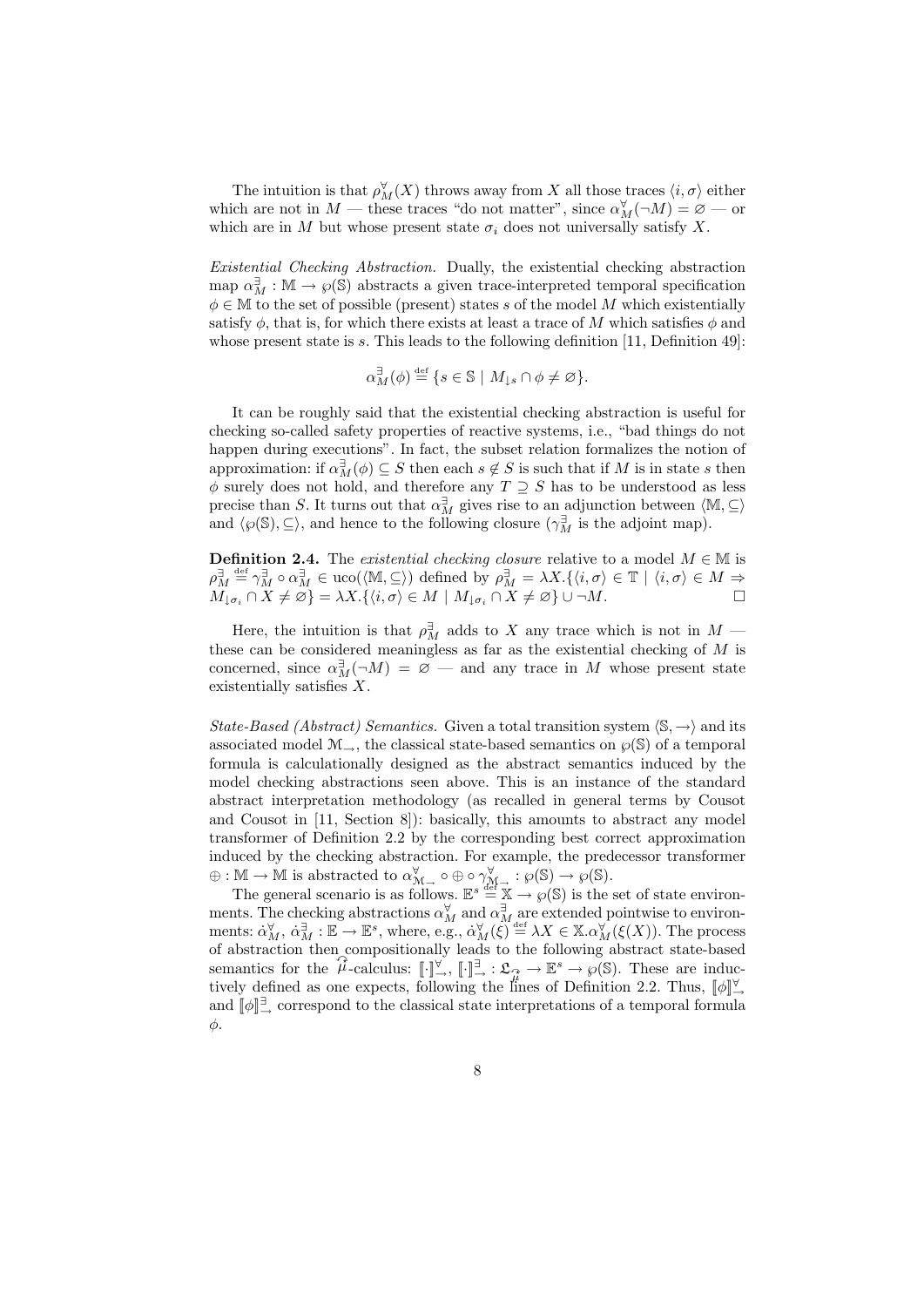Soundness of the abstract state-based semantics is by construction: for any  $\phi \in \mathfrak{L}_{\widehat{\mu}}$  and  $\xi \in \mathbb{E}, \alpha_{\mathcal{M}_{\rightarrow}}^{\forall}([\![\phi]\!] \xi) \supseteq [\![\phi]\!]^{\forall}_{\rightarrow} \alpha_{\mathcal{M}_{\rightarrow}}^{\forall}(\xi)$  and  $\alpha_{\mathcal{M}_{\rightarrow}}^{\exists}([\![\phi]\!] \xi) \subseteq [\![\phi]\!]^{\forall}_{\rightarrow} \alpha_{\mathcal{M}_{\rightarrow}}^{\exists}(\xi)$ .

In general, completeness does not hold, even when the set of states is finite, i.e., the containments above may well be strict (see the finite counterexample given in  $[11,$  Counterexample  $(60)$ ). This means, for example, that there exist a closed formula  $\phi \in \mathfrak{L}_{\widehat{\mathcal{H}}}$  and a state  $s \in \mathbb{S}$  such that trace-based and state-based model checking for  $\phi$  in s are not equivalent:  $\mathcal{M}_{\rightarrow}$ ,  $s \models_{trace} \phi$  (viz.,  $(\mathcal{M}_{\rightarrow})_{\downarrow s} \subseteq [\![\phi]\!] \varnothing$ ), while  $\mathcal{M}_{\rightarrow}$ ,  $s \not\models_{state} \phi$  (viz.,  $s \not\in [\![\phi]\!]^\forall_{\rightarrow} \varnothing$ ). Intuitively, incompleteness states that in order to deal with temporal specifications of the  $\mu$ -calculus, model checking algorithms should handle sets of traces instead that sets of states, and clearly this is unfeasible.

Cousot and Cousot [11] identified the model transformers causing such incompleteness and provided some sufficient conditions ensuring completeness. The first incomplete transformer for the universal checking abstraction is the predecessor operator  $\oplus$ , as shown in [11, Section 11.2]. Disjunction, namely set union, is the second incomplete model transformer, as observed in [11, Section 11.6]. The aforementioned sufficient conditions allow to identify some meaningful complete fragments of the  $\mu^2$ -calculus. This is the case, for example, of the  $\mu^{\forall}_+$ -calculus considered in [11, Section 13], which is complete for the universal checking abstraction and subsumes the classical ∀CTL logic. Finally, the reversal model transformer  $\hat{\ }$  is also incomplete, as shown by the example given in [17], although this is not explicitly mentioned in [11]. Of course, a dual reasoning can be made for the existential checking abstraction: here, the incomplete model transformers are predecessor, conjunction and reversal.

#### 3 Making state-based model checking complete for traces

We have seen that the possibility of defining a complete abstract operation on a given abstract domain A depends on A only. This means that completeness is an abstract domain property and therefore opens the relevant question of making an abstract interpretation complete by minimally extending or, dually, restricting the underlying abstract domain. Following [13], given a concrete interpretation  $f: C \to C$  and an abstract domain  $A \in \mathcal{L}_C$ , the absolute complete shell<sup>2</sup> (resp.,  $core)$  of  $A$  for  $f$ , when it exists, is the most abstract (resp., concrete) domain  $A^s \in \mathcal{L}_C$  (resp.,  $A^c \in \mathcal{L}_C$ ) which extends (resp., restricts), viz. is more (resp., less) precise than  $A$ , and is complete for  $f$ . In other words, the absolute complete shell, respectively core, of A characterizes the least amount of information to be added to, respectively removed from, A in order to get completeness, when this can be done. These completeness problems have been solved in a constructive way by Giacobazzi et al. in [13].

**Theorem 3.1** ([13, Theorem 5.10]). Let  $F \subseteq C \rightarrow C$  and  $A \in \mathcal{L}_C$ . If F is a set of continuous (i.e., preserving lub's of directed subsets) functions then the

 $2\;$  [13] also introduces the concepts of relative complete shell and core, and this explains the use of the adjective absolute.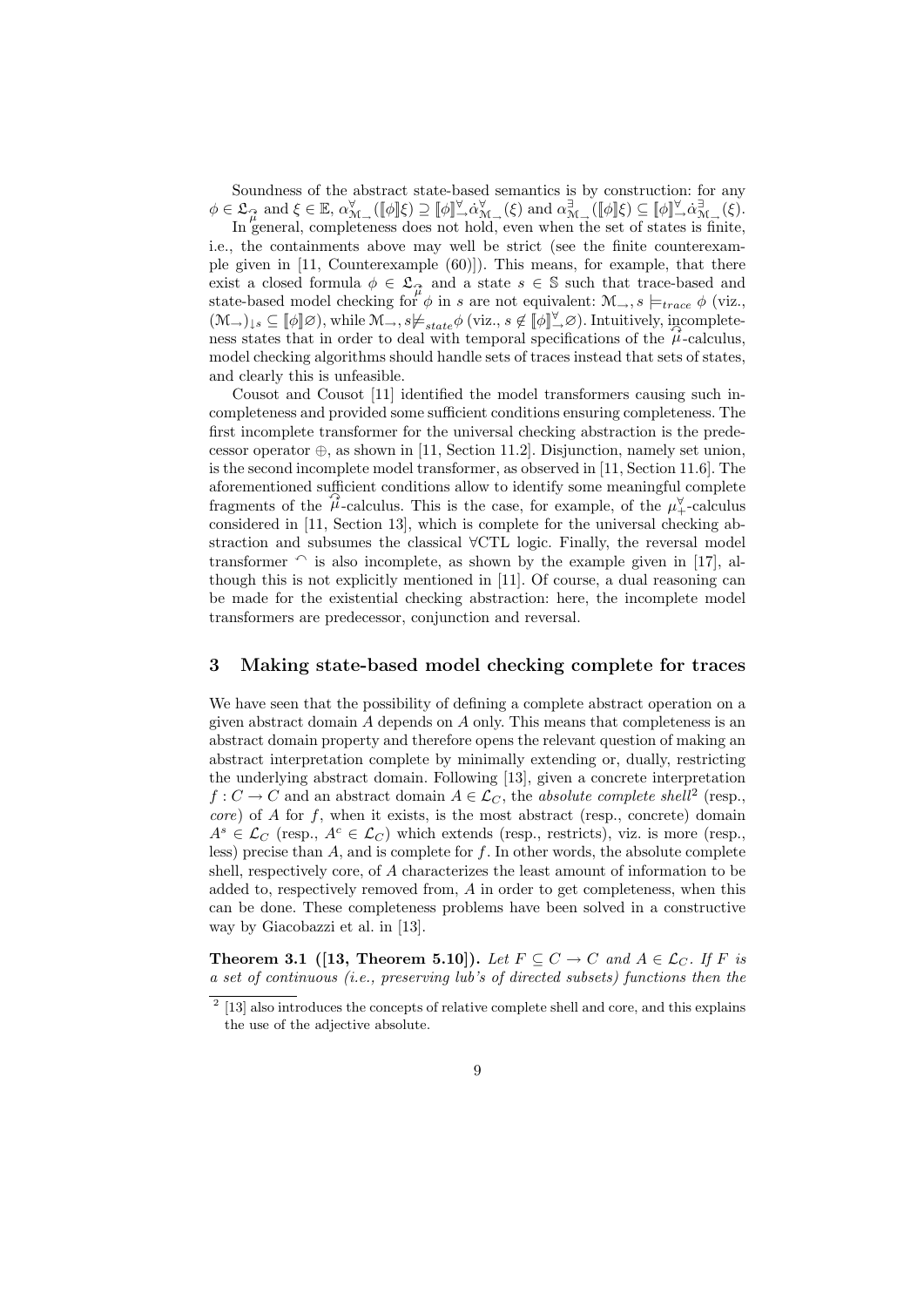absolute complete shell and core of A for F exist, and they can be characterized, respectively, as greatest and least fix-points.

In the following, we study the problem of making state-based model checking complete with respect to the trace semantics of the  $\mu$ -calculus by minimally reducing the abstract domain of states  $\wp(\mathbb{S})$ . We will make the following assumption.

Hypothesis 3.2. For any universal and existential checking closure, respectively  $\rho_M^{\forall}$  and  $\rho_M^{\exists}$ , the model  $M \in \mathbb{M}$  is such that for any  $s \in \mathbb{S}$ ,  $|M_{\downarrow s}| > 1$ .

This means that for any state  $s, M_{\downarrow s}$  contains at least two traces, i.e., for any trace in the model  $M$  there exists at least one more trace in  $M$  with the same present state. This hypothesis is satisfied by any model generated by a total transition system. In fact, let  $\mathcal{M}_{\rightarrow}$  be generated by a total transition system  $\langle \mathbb{S}, \to \rangle$ . Thus, if  $s \in \mathbb{S}$  then, by the totality of the transition relation, there exists at least a trace in M<sub>→</sub> with present state s, i.e., there exists  $\langle i, \sigma \rangle \in (\mathcal{M}_\rightarrow)_{\perp s}$ . If  $\sigma_{i+1} = s = \sigma_i$  then we simply consider the trace  $\langle i+1, \sigma \rangle \in (\mathcal{M}_\rightarrow)_{\downarrow s}$ . Otherwise,  $\sigma_{i+1} \neq \sigma_i$ , and therefore it is enough to consider, for example, the shifted path  $\sigma^{+1} \stackrel{\text{def}}{=} \lambda j \cdot \sigma_{j+1}$ , which is different from the path  $\sigma$ , and the trace  $\langle i-1, \sigma^{+1} \rangle$ , which belongs to  $(\mathcal{M}_\rightarrow)_{\downarrow s}$ .

We have chosen to present our results for the case of the existential checking closure  $\rho_M^{\exists}$ . The existential closure  $\rho_M^{\exists}$  is defined on the concrete domain  $\langle M, \subseteq \rangle$ of models ordered by the subset relation, and therefore this simplifies both the technical approach and the intuition.

### 3.1 Absolute complete core for the predecessor

As recalled in Section 2.3, the predecessor model transformer of Definition 2.2 is a source of incompleteness. Since  $\oplus$  is clearly continuous, by Theorem 3.1, we know that the absolute core of the existential checking closure for  $\oplus$  exists. The following results characterize this core.

**Definition 3.3.** Given 
$$
n \in \mathbb{N}
$$
, define  $\eta_{\exists_M}^n \stackrel{\text{def}}{=} \oplus^n \circ \rho_M^{\exists} \circ \ominus^n$ .

Note that  $\eta_{\exists M}^n \in \text{uco}(\langle \mathbb{M}, \subseteq \rangle)$ . Monotonicity follows by composition, while  $\eta_{\exists M}^n$  is extensive because  $Y \subseteq \eta_{\exists M}^n(Y) \Leftrightarrow \ominus^n Y \subseteq \rho_M^{\exists}(\ominus^n(Y))$ . Idempotence is as fol- $\text{loss: } \eta_{\exists_M}^n(\eta_{\exists_M}^n(Y)) = \oplus^n(\rho_M^{\exists^n}(\ominus^n(\oplus^n(\rho_M^{\exists}(\ominus^n(Y))))))) = \oplus^n(\rho_M^{\exists}(\rho_M^{\exists}(\ominus^n(Y)))) =$  $\oplus^n(\rho_M^{\exists}(\stackrel{\cdot n}{\ominus}{}^n(\stackrel{\cdot n}{Y})))=\eta_{\exists_M}^n(Y).$ 

**Theorem 3.4.** The absolute complete core  $C_{\exists_M}^{\oplus}$  of  $\rho_M^{\exists}$  for  $\oplus$  exists and it is characterized as follows:

- (1) The set of fix-points of  $C_{\exists_M}^{\oplus}$  is  $\{Y \in \mathbb{M} \mid \forall k \in \mathbb{N}.\ \ominus^k Y = \rho_M^{\exists}(\ominus^k Y)\}.$
- (2)  $C_{\exists_M}^{\oplus} = \sqcup_{n \in \mathbb{N}} \eta_{\exists_M}^n$ .

The following result provides a useful characterization of the absolute complete core  $C_{\exists_M}^\oplus$  based on the structure of the underlying transition system. We use the following notation: given a transition system  $\langle \mathbb{S}, \rightarrow \rangle$  and states  $r, s \in \mathbb{S}$ , for any  $k > 0$ ,  $r \xrightarrow{k} s$  iff  $r = r_0 \rightarrow r_1 \rightarrow r_2 \rightarrow \ldots \rightarrow r_k = s$ , where  $\{r_1, ..., r_{k-1}\} \subseteq \mathbb{S}$ .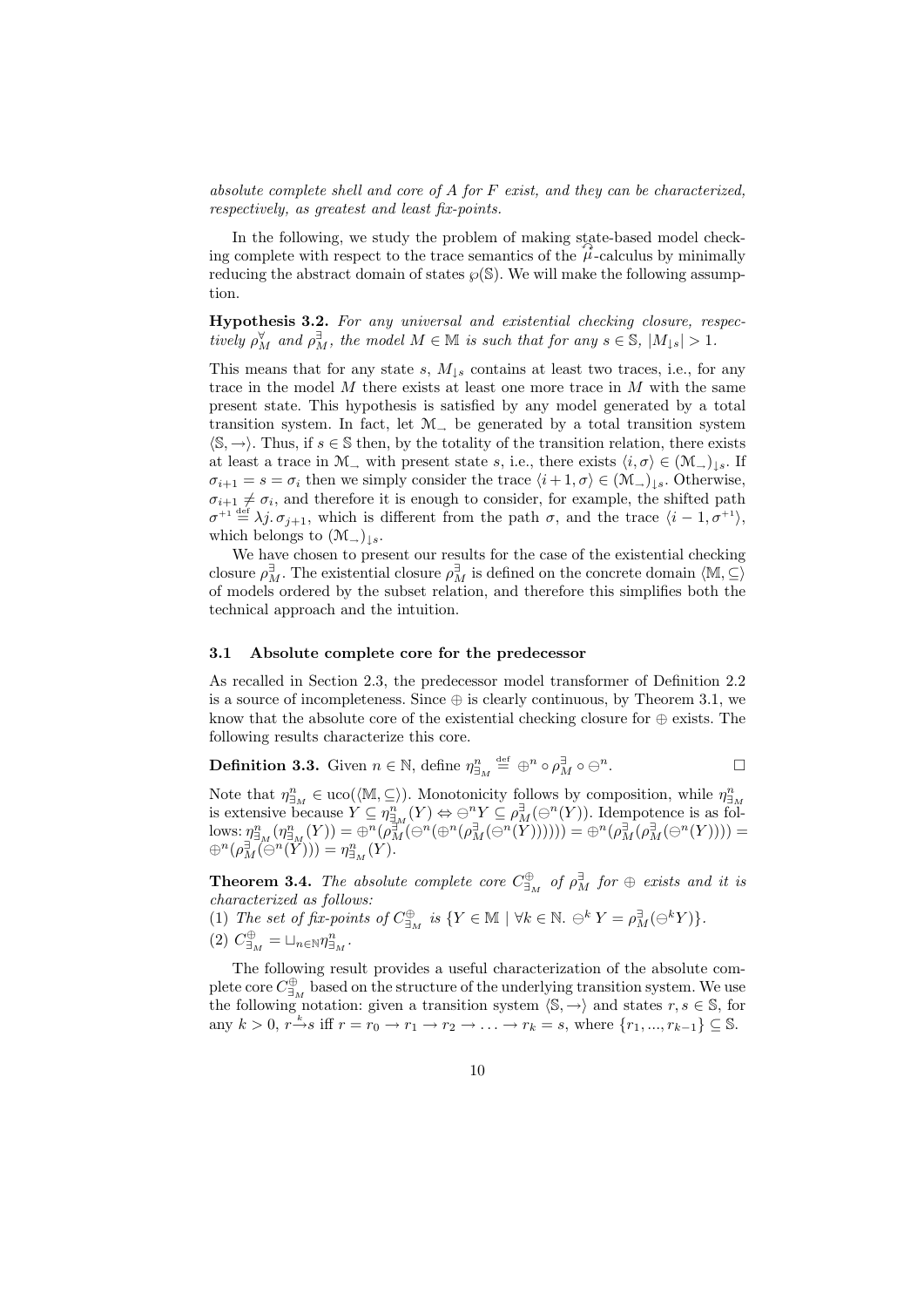$\textbf{Lemma 3.5.}\ \ \rho_{M}^{\exists}=\{(\bigcup_{s\in S}M_{\downarrow s})\cup\neg M\mid S\subseteq\mathbb{S}\}.$ 

**Theorem 3.6.** Let  $M = \mathcal{M}_{\rightarrow}$ , for some total transition system  $\langle \mathbb{S}, \rightarrow \rangle$ . Then, for any  $S \subseteq \mathbb{S}$ ,  $(\bigcup_{s \in S} M_{\downarrow s}) \cup \neg M \notin C_{\exists_M}^{\oplus}$  iff there exist  $k > 0$ ,  $q \in S$ ,  $r \in \mathbb{S} \setminus S$ and  $t \in \mathbb{S}$  such that  $q \stackrel{k}{\rightarrow} t$  and  $r \stackrel{k}{\rightarrow} t$ .

Hence, by Lemma 3.5, Theorem 3.6 characterizes exactly all the fix-points of the closure  $\rho_M^{\exists}$  which must be removed in order to get the absolute complete core  $C_{\exists_M}^{\oplus}$ . As a consequence, observe that it always holds that  $\mathbb{T}, \neg M \in C_{\exists_M}^{\oplus}$ : in fact, by Theorem 3.6,  $\mathbb{T} = (\bigcup_{s \in \mathbb{S}} M_{\downarrow s}) \cup \neg M$  and  $\neg M = (\bigcup_{s \in \mathbb{S}} M_{\downarrow s}) \cup \neg M$ .

By exploiting the constructive results above, we are also able to characterize the structure of transition systems whose models induce an existential checking closure which is complete for the predecessor. These are the transition systems  $\langle \mathbb{S}, \rightarrow \rangle$  for which the transition relation  $\rightarrow$  is injective: the relation  $\rightarrow$  is *injective* whenever  $\forall r, s, t \in \mathbb{S}$ .  $(r \to t \& s \to t) \Rightarrow r = s$ .

**Theorem 3.7.** Let  $M = \mathcal{M}_{\rightarrow}$ , for some total transition system  $\langle \mathbb{S}, \rightarrow \rangle$ . Then,  $\rho_{M}^{\exists}$  is complete for  $\oplus$  if and only if  $\rightarrow$  is injective.

It is worth noting that injectivity means that each computation step is reversible, i.e. the reverse transition system  $\langle \mathbb{S}, \leftarrow \rangle$  obtained by reversing the transition relation is deterministic. This is the case of *reversible computations*, i.e. computations whose output uniquely defines the input [2]. Let us also observe that if  $s \in \mathbb{S}$  is a stalling state, i.e. such that  $s \to s$ , then the injectivity of the transition relation requires that  $t \to s$  for any  $t \neq s$ , i.e., s cannot be reached by any other state.



Fig. 1. A traffic light controller and its abstract version.

Example 3.8. Consider a traffic light controller as in Figure 1 with three states, i.e.,  $\mathbb{S} \stackrel{\text{def}}{=} \{ red, green, yellow\}$  and  $\rightarrow \stackrel{\text{def}}{=} \{ red \rightarrow green, green \rightarrow yellow, yellow \rightarrow$ red}. Then,  $\langle \mathbb{S}, \rightarrow \rangle$  is total and injective, and therefore, by Theorem 3.7, the corresponding existential checking closure is complete for the predecessor, i.e.  $C_{\exists_M}^{\oplus} = \rho_M^{\exists}$ .

Consider instead the abstraction induced by the following state partition:  $h(\text{red}) =$ red and  $h(green) = h(yellow) = go$  (cf. [6]). The resulting abstract transition system  $\mathbb{S}^{\sharp} \stackrel{\text{def}}{=} \{ red, go\}$  and  $\rightarrow^{\sharp} \stackrel{\text{def}}{=} \{ red \rightarrow^{\sharp} go, go \rightarrow^{\sharp} go, go \rightarrow^{\sharp} red \}$  is systematically derived from h as usual (cf. [6], see Figure 1).  $\langle \mathbb{S}^{\sharp}, \to^{\sharp} \rangle$  is total but it is not injective. Let  $M^{\sharp}$  be the model generated by  $\langle \mathbb{S}^{\sharp}, \to^{\sharp} \rangle$ . In order to compute the absolute complete core of  $\rho_{M^{\sharp}}^{\exists}$  for  $\oplus$  we exploit Theorem 3.6. Then, it is easy to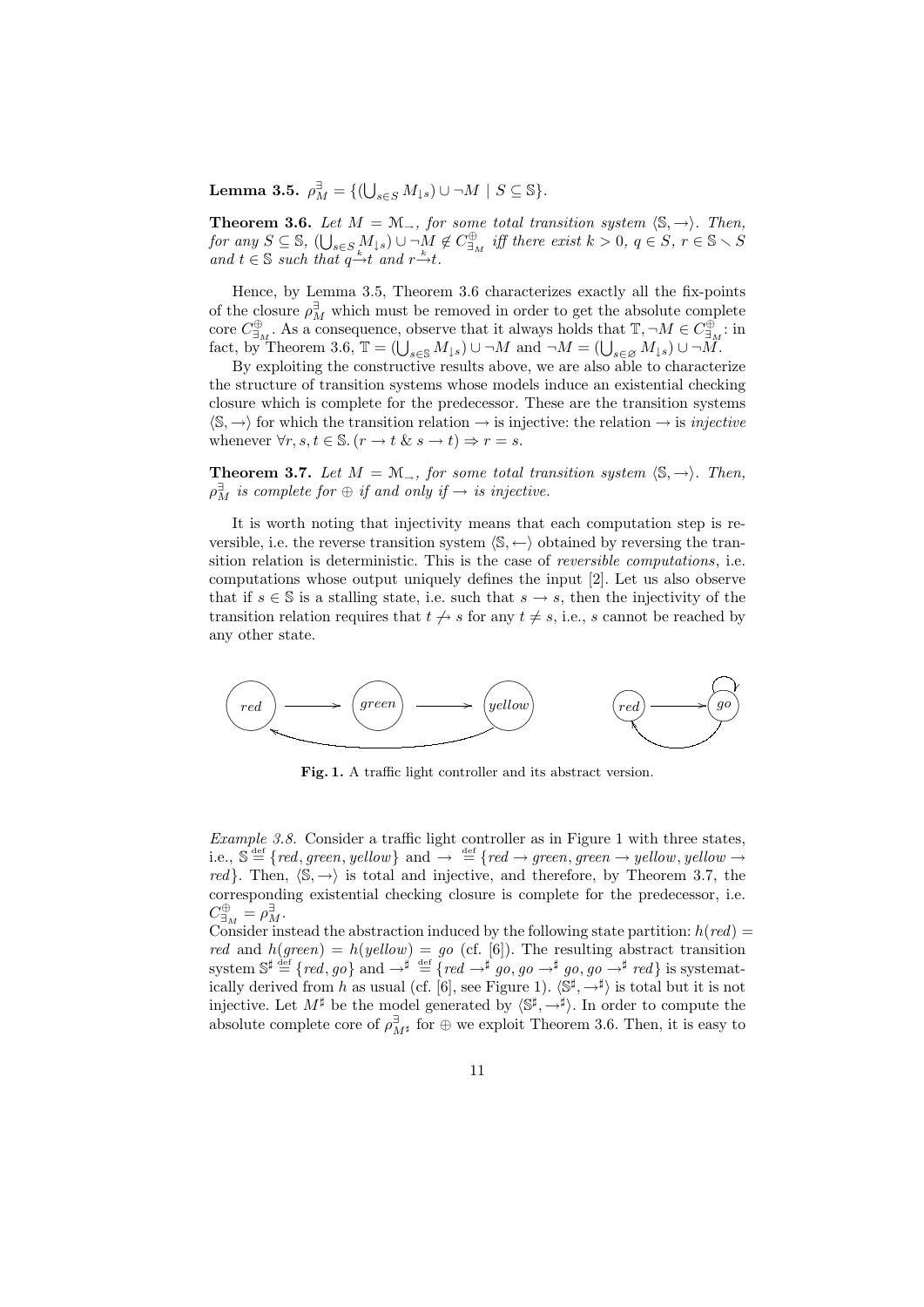verify that for any  $\emptyset \neq S \subsetneq \mathbb{S}^{\sharp}$ , i.e. either  $S = \{ go \}$  or  $S = \{ red \}$ , the condition of Theorem 3.6 is satisfied. For example, for  $S = \{go\}$ , we have that  $red \rightarrow \frac{\sharp}{go}$ and  $g \circ \to \sharp g \circ$ , with  $g \circ \in S$  and  $red \notin S$ . Thus, the absolute complete core of  $\rho_M^{\exists}$ for  $\oplus$  is  $C_{\exists_M}^{\oplus} = {\{\mathbb{T}, \neg M\}}$ .

Actually, it is not difficult to show that any abstraction with at least two states of  $\langle \mathbb{S}, \rightarrow \rangle$  induces an abstract transition system for which the existential closure is not complete for the predecessor. Of course, this is not always the case for abstract transition systems. In the case of an infinite counter modelled by a concrete transition system  $\langle \mathbb{S}, \to \rangle$  where  $\mathbb{S} = \mathbb{N}$  and  $x \to y$  iff  $y = x + 1$ , it turns out that both  $\langle \mathbb{S}, \to \rangle$  and the abstract transition system  $\langle \{even, odd\}, \to^p \rangle$  with  $\rightarrow^{p} \stackrel{\text{def}}{=} \{odd \rightarrow even, even \rightarrow odd\}$ , obtained by the straightforward abstraction partitioning states in even and odd numbers, are such that the existential checking closure is complete for the predecessor: in fact, both transition relations are injective and therefore Theorem 3.7 can be applied.  $\square$ 

#### 3.2 Absolute complete core for time reversal

Let us now analyze the time reversal operator  $\hat{\ }$ . Also in this case  $\hat{\ }$  is trivially continuous on  $\langle M, \subseteq \rangle$ , and therefore Theorem 3.1 guarantees the existence of the absolute core of the existential checking closure for  $\hat{\ }$ . Then, let us characterize the existential checking closure for the reversed model.

Lemma 3.9.  $\rho_{\cap M}^{\exists} = \cap \circ \rho_M^{\exists} \circ \cap$ .

The following characterization proves that the absolute complete core is given by those fix-points of  $\rho_M^{\exists}$  which also belong to the existential checking closure  $\rho_{\neg M}^{\exists}$  relative to the reversed model  $\cap M$ .

**Theorem 3.10.** The absolute complete core  $C_1^{\gamma}$  $\int_{\exists_M}^{\cap}$  of  $\rho_M^{\exists}$  for  $\cap$  exists and it is characterized as follows: (1) The set of fix-points of  $C_{\exists}^{\cap}$  $\bigcap_{\exists_M}^{\curvearrowleft}$  is  $\{Y \in \mathbb{M} \mid Y, \cap Y \in \rho_M^{\exists}\}.$ 

$$
(2) C_{\exists_M}^{\cap} = \rho_M^{\exists} \sqcup \rho_{\neg M}^{\exists}.
$$

This result allows us to give a characterization of the structure of transition systems inducing an existential checking closure complete for time reversal. These are the transition systems with a symmetric transition relation  $(\rightarrow$  is symmetric whenever  $\forall r, s \in \mathbb{S}. r \rightarrow s \Rightarrow s \rightarrow r$ , i.e. which allow both a computation and its reverse.

**Corollary 3.11.** Let  $M = \mathcal{M}_{\rightarrow}$ , for some total transition system  $\langle \mathbb{S}, \rightarrow \rangle$ . Then,  $\rho_M^{\exists}$  is complete for  $\widehat{\phantom{a}}$  if and only if  $\rightarrow$  is symmetric.

Thus, in practice, the existential checking closure is rarely complete for time reversal, since symmetry is not a realistic condition for most concrete transition systems.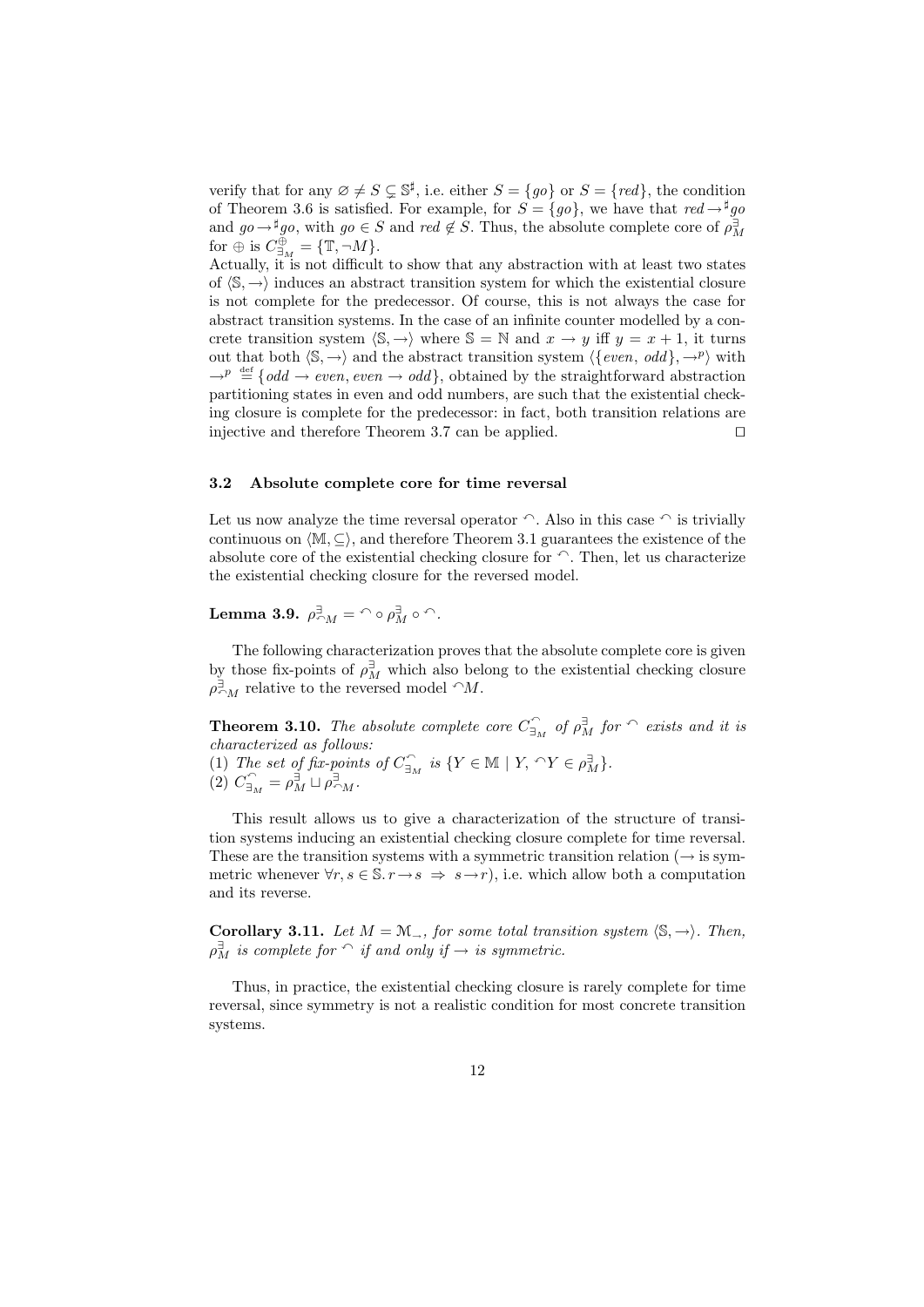Example 3.12. Consider the abstract transition systems of Example 3.8, namely the abstract counter and the abstract traffic light controller. For both systems, since the transition relations are symmetric, by Corollary 3.11, the existential checking closure is complete for time reversal. Instead, this is not the case for the concrete three-state traffic light controller, since the transition relation is not symmetric.  $\Box$ 

#### 3.3 Absolute complete core for conjunction

Finally, let us consider conjunction, namely set intersection of models. Again, Theorem 3.1 ensures us that the absolute complete core does exist.

**Theorem 3.13.** The absolute complete core  $C_{\exists_M}^{\cap}$  of  $\rho_M^{\exists}$  for  $\cap$  exists and it is the top closure operator  $\lambda X$ .T.

Recall that the top closure operator corresponds to a straightforward and totally uninformative abstract domain consisting of a unique abstract value which is the abstraction of any concrete value. Hence, this is a "striking" result: in general, the top closure operator is always trivially complete (see [13]), and in our case this is the unique abstraction of  $\rho_M^{\exists}$  which is complete for the conjunction. The intuition, that will be formally proved later on, is that any abstraction, but for the straightforward top closure, of the state-based model checking for a temporal calculus including an unrestricted connective of conjunction is incomplete for the trace-based semantics. This allows to state that state-based model checking is intrinsically incomplete for temporal calculi including conjunction, such as Kozen's  $\mu$ -calculus, CTL, and CTL<sup>\*</sup>.

#### 3.4 Absolute complete core for all the connectives

Finally, let us characterize the absolute complete core of  $\rho_M^{\exists}$  for all the connectives of the  $\mu$ -calculus, i.e., the set of all the model transformers of Definition 2.2. This core exists by Theorem 3.1 because all the operations are continuous. However, as noted by Ranzato [17], we must take care of the following technicality. As far as the universal state closure transformer ∀ is concerned, the following restriction is needed. We just consider the unary restrictions  $\lambda X.\forall (N, X) : \mathbb{M} \to \mathbb{M}$ , where  $N \subseteq M \cup \bigcap (M)$ , of the universal state closure transformer, because the binary transformer  $\forall : \mathbb{M} \times \mathbb{M} \to \mathbb{M}$  is neither monotone nor antitone in its first argument, and therefore it does not give rise to a concrete binary operation suitable to abstract interpretation. On the other hand, given any  $N \in M$ , the unary restriction  $\lambda X.\forall (N, X)$  is monotone. As observed in [11, Section 5] and [17, Section 3.1], this slight restriction still allows to recover the standard universal state quantification. In the sequel, we will use the following compact notation:  $M^* \stackrel{\text{def}}{=} M \cup \bigcirc (M)$ . As a simple consequence of Theorem 3.13, we get the following result.

**Theorem 3.14.** The top closure operator  $\lambda X$ . T is the absolute complete core  $C_{\exists_M}$  of  $\rho_M^{\exists}$  for  $\{\sigma_S\}_{S\in\wp(\mathbb{S})}\cup\{\pi_t\}_{t\in\wp(\mathbb{S}^2)}\cup\{\oplus,\cap,\cup,\neg,\cap\}\cup\{\lambda X.\forall(N,X)\}_{N\subseteq M^*}.$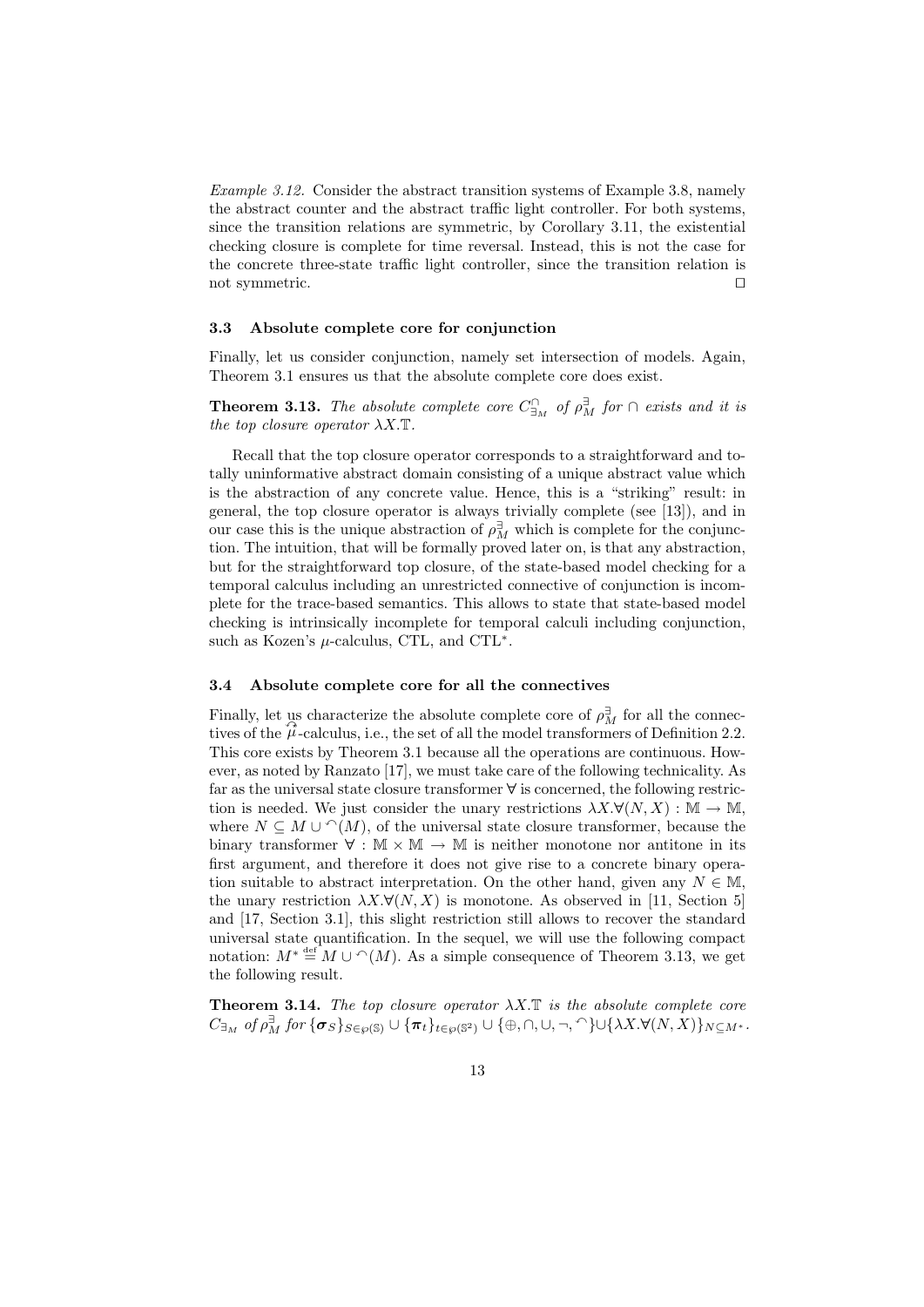The proof simply consists in observing that (1) the top closure  $\lambda X$ . T is trivially complete for any operation [13, Proposition 3.5 (i)], and (2) the absolute complete core of conjunction  $\lambda X$ .T is less than or equal to  $C_{\exists_M}$ , i.e.,  $C_{\exists_M} = \lambda X.\mathbb{T}.$ 

## 4 Completeness of temporal calculi

As observed above, from the abstract interpretation viewpoint, the universal state closure connective  $\forall$  of the full  $\mu$ -calculus is somehow problematic, because, according to Cousot and Cousot's [11] Definition 2.1, the binary connective  $\forall$  can be applied without any restriction, while its semantic counterpart, the universal state closure transformer  $\forall : \mathbb{M} \times \mathbb{M} \to \mathbb{M}$ , is neither monotone nor antitone in its first argument. On the other hand, given any  $N \in \mathbb{M}$ , the unary restriction  $\lambda X.\forall (N, X) : \mathbb{M} \to \mathbb{M}$  is monotone, and this is enough in order to have the standard universal state quantification:  $\forall \phi \stackrel{\text{def}}{=} \forall \boxplus (\pi_\tau) : \phi$ , where  $[\boxplus (\pi_\tau)] \varnothing =$  $\mathcal{M}_{\tau}$  (see [11, Section 5] for the details). Following Ranzato [17], this naturally leads to the following slight "monotone" restriction, which we call  $\hat{\mu}$ -calculus, of the  $\mu$ -calculus.

**Definition 4.1.** Formulae  $\phi$  of the  $\hat{\mu}$ -calculus are inductively defined as follows:

$$
\phi ::= \boldsymbol{\sigma}_S \mid \boldsymbol{\pi}_t \mid X \mid \oplus \phi \mid \phi^{\wedge} \mid \phi_1 \vee \phi_2 \mid \neg \phi \mid \boldsymbol{\mu} X. \phi \mid \boldsymbol{\nu} X. \phi \mid \forall \phi
$$

where  $S \in \wp(\mathbb{S})$ ,  $t \in \wp(\mathbb{S} \times \mathbb{S})$ , and  $X \in \mathbb{X}$ .  $\mathfrak{L}_{\widehat{\mu}}$  denotes the set of  $\widehat{\mu}$ -calculus formulae.

Of course, the trace-semantics for the  $\hat{\mu}$ -calculus is completely identical to that of the  $\mu$ -calculus given in Definition 2.2, but for the universal connective:  $[\![\forall \phi]\!] \xi \stackrel{\text{def}}{=} \forall (\mathcal{M}_{\tau}, [\![\phi]\!] \xi).$ 

 $\mathcal{T}_{\mathbb{R}} = \mathcal{N}(\mathcal{M}_{\tau}, \mathcal{L}_{\mathbb{R}})$ .<br>The main result is stated for this  $\hat{\mu}$ <sup>-</sup>-calculus. The scenario is as follows. Any abstraction of the concrete domain  $M$  of temporal models, ordered by the superset or subset relation, induces an abstract semantics for the  $\mu$ -calculus, and therefore for the  $\hat{\mu}$ -calculus. As seen in Section 2.3, the checking abstractions are an example:  $\llbracket \cdot \rrbracket^{\forall}$  and  $\llbracket \cdot \rrbracket^{\exists}$  are the abstract semantics induced, respectively, by  $\rho_M^{\forall}$  and  $\rho_M^{\exists}$ . More in general, for the existential case of our interest, given a model to check  $M \in \mathbb{M}$  — which is supposed to be generated by a transition system  $\langle \mathbb{S}, \to \rangle$  — any closure operator, i.e. abstract domain,  $\rho \in \text{uco}(\mathbb{M}_{\subset})$ , induces the set of abstract environments  $\mathbb{E}^{\rho} \stackrel{\text{def}}{=} \mathbb{X} \to \rho$ , and the corresponding abstract semantics  $\llbracket \cdot \rrbracket^{\rho} : \mathfrak{L}_{\widehat{\mu}} \to \mathbb{E}^{\rho} \to \rho$ . Given an environment  $\xi \in \mathbb{E}$ ,  $\rho(\xi) \stackrel{\text{def}}{=} \lambda X. \rho(\xi(X)) \in \mathbb{E}^{\rho}$  is the corresponding abstract environment induced by  $\rho$ . Soundness, i.e.,  $\forall \phi \in \mathfrak{L}_{\widehat{\mathcal{P}}}$ .  $\forall \xi \in \mathbb{E}$ .  $\rho([\![\phi]\!] \xi) \supseteq [\![\phi]\!]^{\rho} \rho(\xi)$ , holds by construction (cf. [11, Theorem (40)]), while completeness for  $\rho$  means that equality always holds.

**Theorem 4.2.** Let  $\delta_{\wedge}$  be any fragment of the  $\hat{\vec{\mu}}$ <sup>-</sup>-calculus which allows arbitrary conjunctions of formulae. The top closure operator  $\lambda X.\mathbb{T} \in \text{uco}(\mathbb{M}_{\subset})$  is the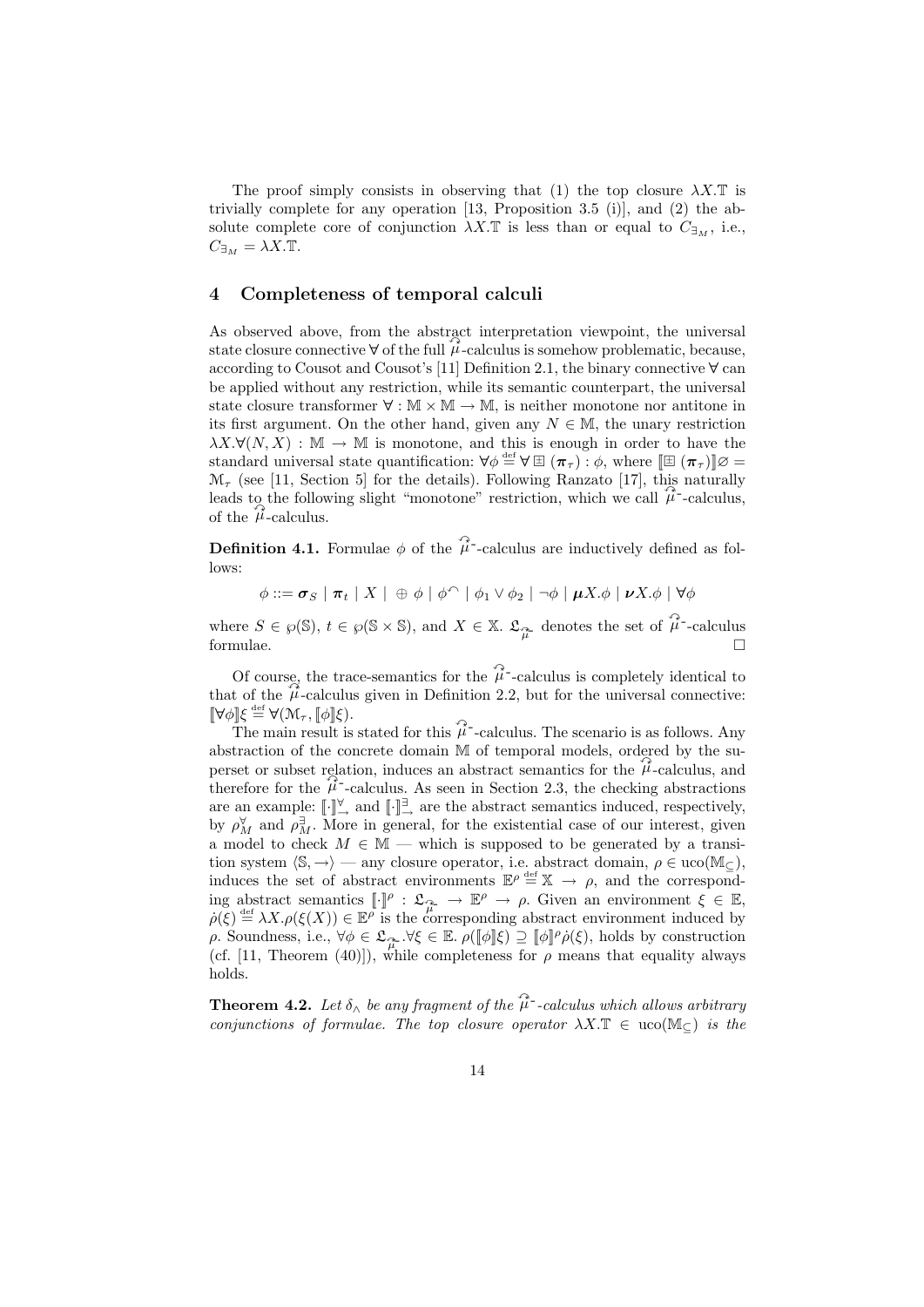greatest (w.r.t. subset image containment) closure operator on  $\mathbb{M}_{\subset}$  (1) complete  ${\it for\ } \delta_\wedge{\rm\ and\ } (2) {\rm\ contained\ in\ the\ existential\ checking\ closure\ }\rho_M^{\exists} .$ 

This result exactly formalizes the intuition described above: for any temporal language allowing unrestricted conjunctions of formulae, the top closure is the unique abstraction of the existential state-based checking closure which induces a corresponding model checking which is complete for the trace-based semantics.

To conclude, let us mention that, dually, for the universal case, one gets the greatest closure operator on  $\langle M, \supseteq \rangle$ , i.e.  $\lambda X. \emptyset$ .

# 5 Conclusion

This paper completed the study started by Ranzato [17] on the completeness of state-based model checking w.r.t. trace-based model checking. Both results show that abstract interpretation provides a powerful body of techniques to study the relation between computational models at different levels of abstraction. By using a slogan, this study showed that "the state checking is intrinsically incomplete w.r.t. trace checking", since no refinement or abstraction of the classical statebased model checking can lead to a semantics inducing a model checking which is complete for the trace semantics of the temporal language. This is not only a negative result concerning completeness of states vs. traces. This result opens new interesting research directions. In particular, in view of Theorem 3.7 and Corollary 3.11, it is possible to isolate fragments of  $\mu$ -calculi which are complete for particular classes of transition systems. An important issue in this context is how completeness of state-based abstractions interacts with the presence of spurious counterexamples, when the transition systems are derived by abstract interpretation [1, 6, 14]. Completeness of states w.r.t. traces can also be studied from a different viewpoint. The idea is that of modifying the underlying temporal language in order to get completeness of states w.r.t. traces, where the modifications of the temporal language should be minimal. This means that temporal languages should be somehow ordered w.r.t. their expressive power, and this order should allow to define syntactically the minimal simplifications of the language. Further applications of our results could be obtained for temporal databases. Temporal logic has been proposed as the core language for specifying integrity constraints and triggers in temporal databases [3, 18]. Since the time-point-indexed sequences (i.e. traces) of database states cannot be efficiently handled, several more efficient models have been obtained by abstraction. The problem of characterizing completeness in database abstractions has been attacked by several authors (e.g. see the notion of weak completeness in [8]), in particular for comparing different data-models. However, to the best of our knowledge, none of them have been considered as an abstract interpretation problem. In the case of temporal databases, temporal abstractions, such as the interval abstraction which induces the notion of period or temporal element [19], are particularly relevant. In view of recent results encoding temporal query languages as fragments of temporal logic [4], we believe that our results can help in